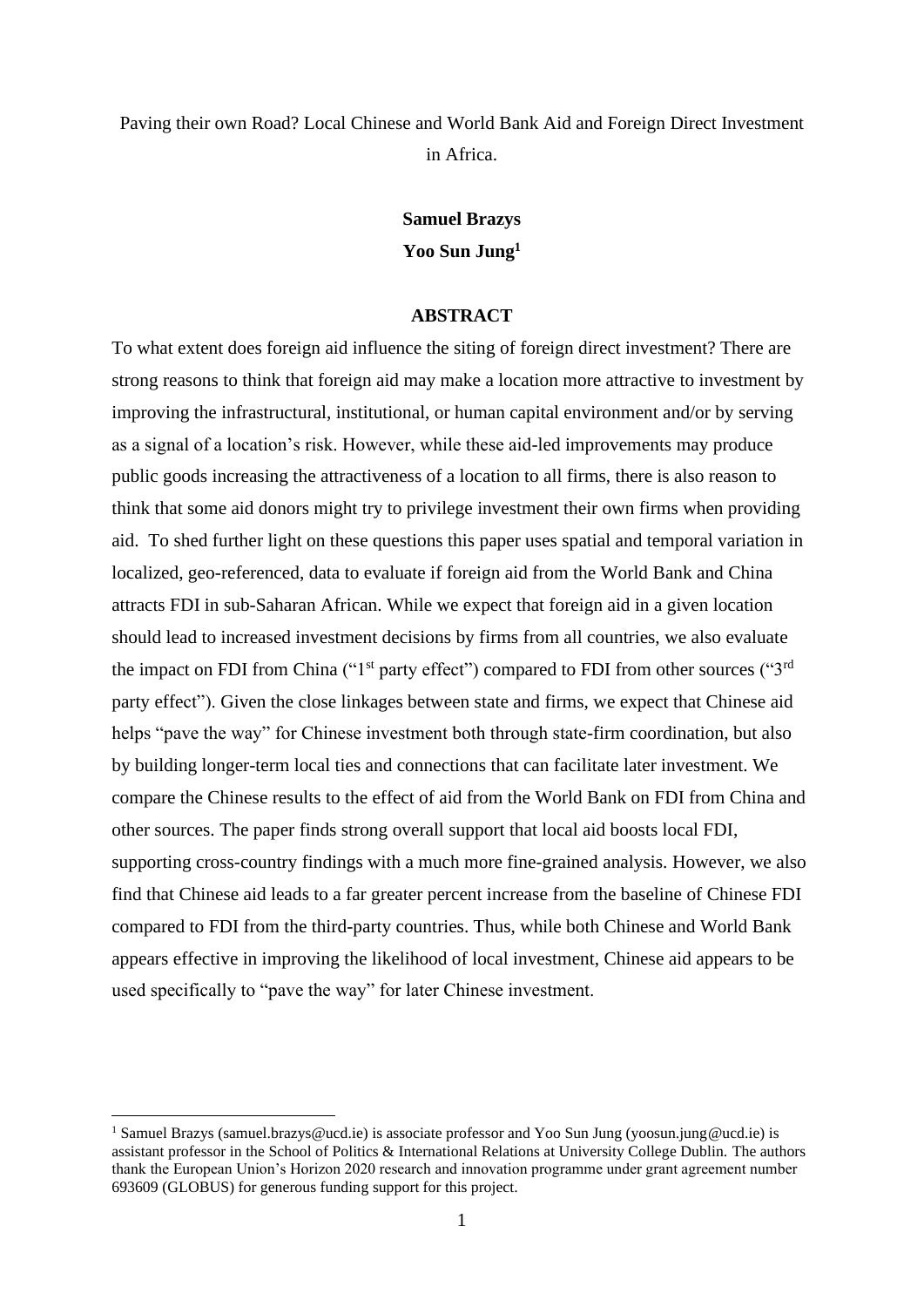### **INTRODUCTION**

Foreign direct investment (FDI) is an important source of external financing to many countries, in particular, countries in Sub-Saharan Africa (SSA). FDI is crucial to those countries whose levels of income and domestic savings are low. FDI can spur investment and economic growth and development. Despite their efforts, however, it is difficult for Sub-Saharan African countries to attract much FDI (Anyanwu 2012). Due to the irreversible nature of FDI, multinationals are vulnerable to outright expropriation and arbitrary policy changes in host countries. This leads to an important problem for many countries who seek FDI because they can't make credible commitments to their investment-friendly policies and regulations. Especially, due to politically instability and a lack credibility of reform, multinational firms perceive SSA as a risky region for business (Asiedu 2006, Asiedu 2002).

Yet, the source, magnitude, and timing of FDI in Sub-Saharan Africa (SSA) vary greatly. Sub-Saharan Africa is also host to a vast quantity of official development assistance (ODA), which also varies in terms of time and location and is ostensibly purposed to improve the investment environment, among other aims. This variation brings up two important questions: (1) To what extent can the siting of ODA influence firms' decisions to invest in SSA, especially given high levels political risk? and (2) is aid from specific donors used to facilitate their FDI flows from their own firms? To answer these questions, we develop a theory of foreign aid and investment in Africa, emphasizing the role of local aid. Our theoretical framework suggests that foreign aid, especially at the local level, helps to explain patterns of FDI inflows into SSA. We argue that aid provides investors with new information about investment in a given region. Specifically, aid boosts economic infrastructure, increasing the expected productivity and, consequently, the anticipated profits of investments. Also, aid signals political or economic stability for a given region, which lowers investment risk that investors perceive. Thus, foreign aid induces FDI in the same region.

However, we also explore these dynamics with particular reference to Chinese aid and FDI. Since the turn of the century, Chinese investment has increased rapidly and the country is now one of the leading sources of FDI in SSA. Our theoretical framework emphasizes the motives and behavior of Chinese firms relative to firms from other countries. Specifically, we suggest that Chinese firms are more likely to coordinate location decisions, either indirectly or directly with the Chinese government and, consequently, Chinese FDI is more

2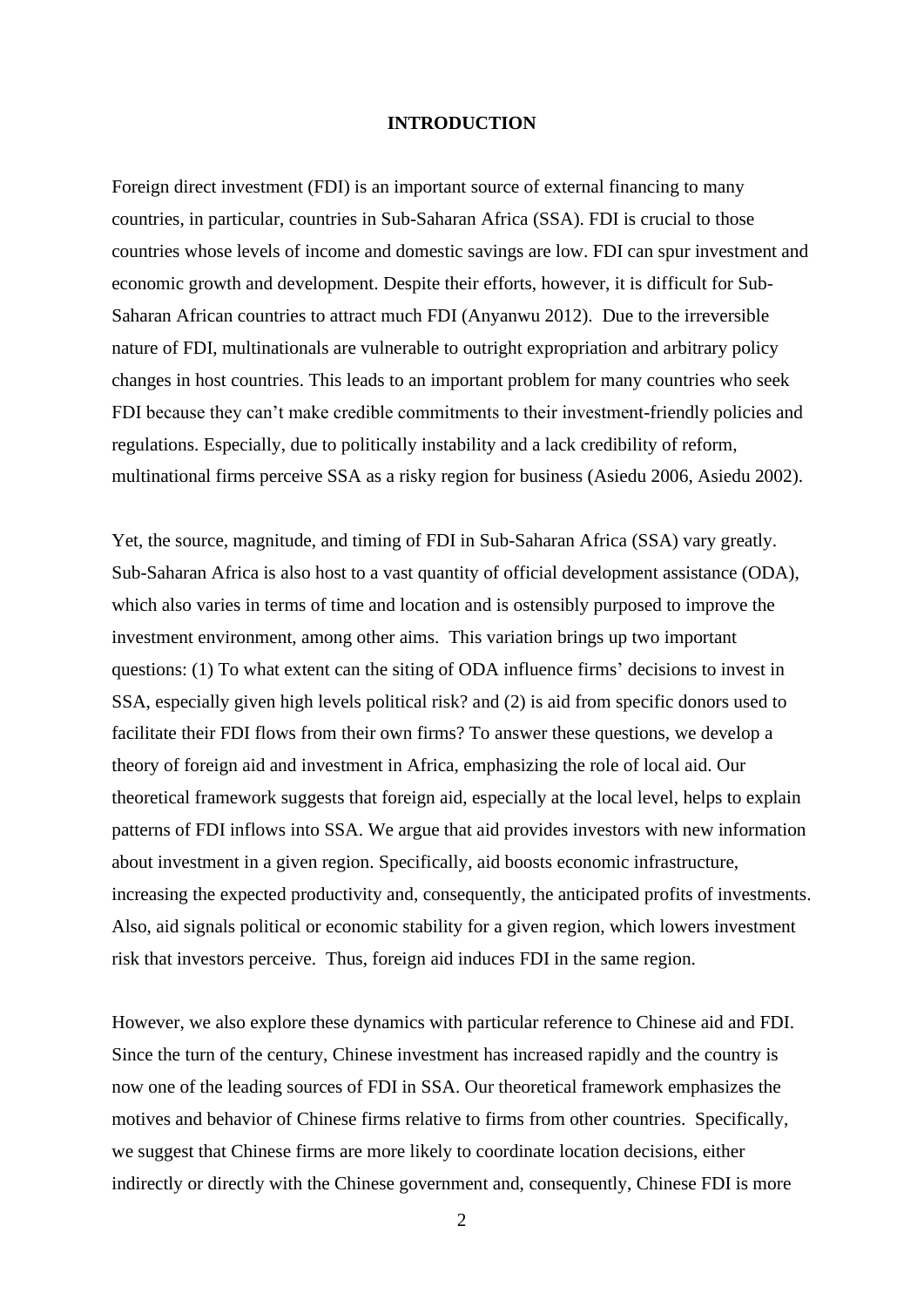likely to be directed by strategic state policy planning. As a result, we expect that Chinese aid will have a more pronounced effect on Chinese FDI than FDI from other source countries. As a foil, we compare the China results using aid from the World Bank which we argue, in the absence of a single principal, is less likely to have the source-country specific effect on FDI.

To evaluate these claims, our paper combines several geo-coded foreign aid datasets in Africa from the AidData project with several thousand geo-referenced FDI project locations from the Financial Times fDi Markets database. The geo-spatial revolution in development data has facilitated the rise of new research agendas which consider the political economy of subnational and local aid allocation and impact. Recent studies have used geo-referenced data to consider questions of aid's local impact on topics including growth, welfare, the environment, and governance (Dreher and Lohmann 2015, Bitzer and Goren 2018, Blair and Roessler 2018, Martorano et al. 2018). Other work has considered the political motivations behind sub-national allocation of aid (Briggs 2017). Sub-national investigations allow both for more fine-grained empirical analysis but also for an evaluation of subnational discrepancies or inequalities. In our case, these geo-referenced data allow for estimation strategies that leverage information on project timing and location to evaluate an aid treatment effect. Accordingly, this paper uses a difference-in-difference like identification strategy that compares location-years with *active* aid projects to those locations that do not yet have an active aid project, but subsequently will and the sites local neighbors who never receive aid.

To the best of our knowledge, this is the first subnational analysis of the relationship between aid and FDI in sub-Saharan Africa over time. The results suggest that, in general, aid is substantially effective in attracting local FDI. Location-years with active aid projects are multiple times more likely to receive *any* FDI project compared to location-years without current aid projects, but who will have aid projects in the future, and neighboring locations with no aid projects at any time. When looking at aid and FDI from individual source actors, the results are more nuanced. Chinese aid attracts FDI from all sources, but the increase is substantially larger on Chinese FDI compared to other sources. In contract, while active aid from the World Bank also attracts FDI projects, the differential effects based on FDI source are considerably smaller, although the impact on Chinese aid is still marginally larger than other sources. While some of these effects may derive from the fact that China had a lower base-rate of FDI in SSA, the differential effect of Chinese aid on Chinese FDI is strongly

3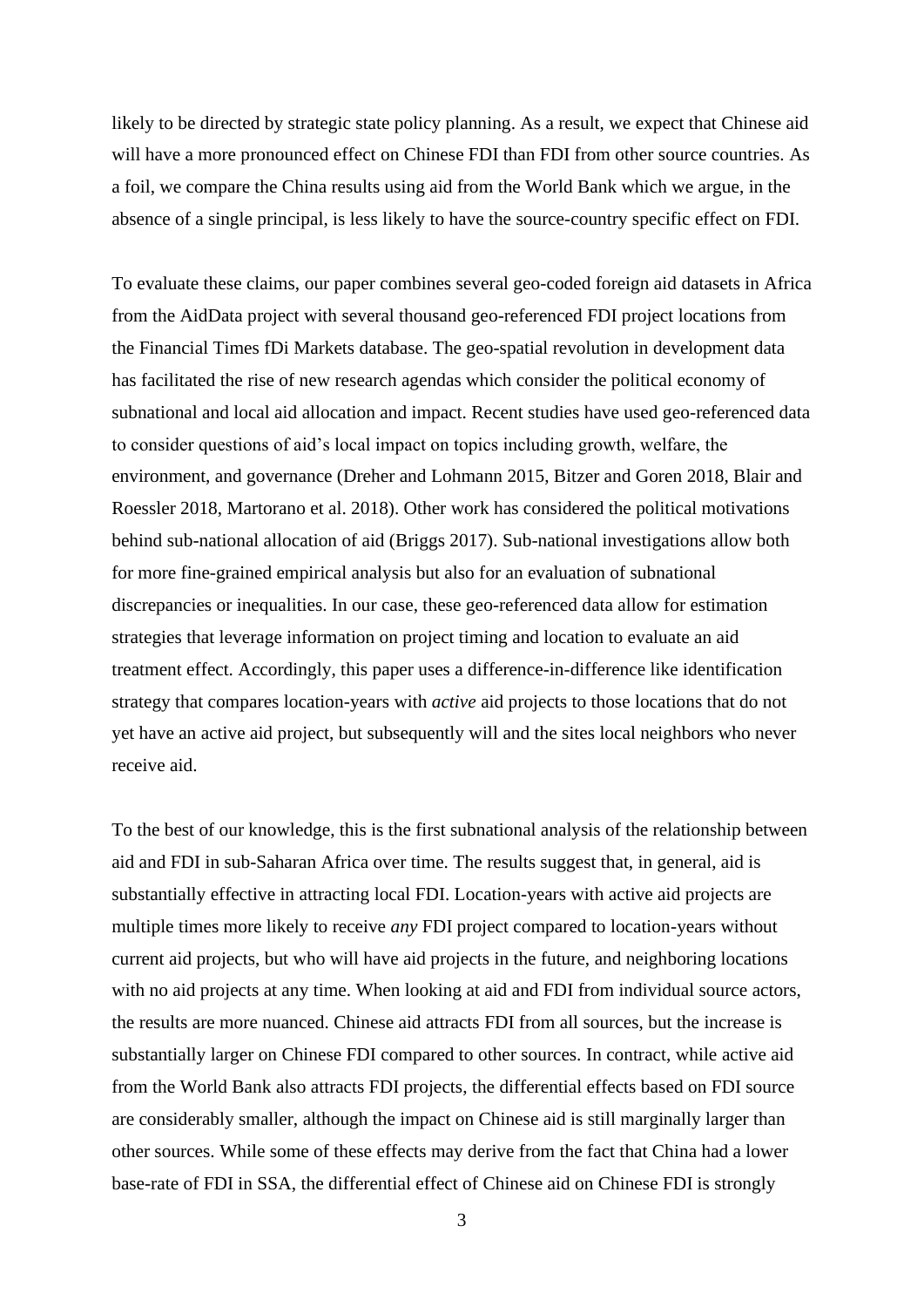suggestive of active coordination between Chinese aid and Chinese FDI efforts. This finding contributes to the literature on aid and FDI and also speaks to a broader literature on the heterogeneous behavior of investors.

## **AID AND FDI**

A substantial amount of literature has suggested that aid may facilitate FDI, including in Africa (Harms and Lutz 2006, Anyanwu 2012, Amusa et al. 2016), although others have noted that aid may also simultaneously serve to crowd out FDI (Selaya and Sunesen 2012). At an abstract level, foreign aid can boost economic infrastructure (Donaubauer et al. 2016), serve in a signaling function, especially in post-conflict countries (Garriga and Phillips 2014), or facilitate human capital and social cohesion (Donaubauer et al. 2014, Cleeve et al. 2015, Addison and Baliamoune-Lutz 2016) which in turn attracts FDI.

While most studies have suggested that the relationship between aid and FDI is positive, some have suggested this only applies for some countries (Kimura and Todo 2010, Arazmuradov 2015) while other work has found a negative relationship between the two (Donaubauer 2014). Although a large body of work has examined the relationship between Official Development Assistance (ODA) and FDI at the recipient *country* level, research on the impact of aid on FDI has not considered the subnational impacts of aid.<sup>2</sup> Even in the literature that considers the broader determinants of FDI, there are relatively few papers that considers the politics of subnational siting of FDI. $3$ 

### **Theory**

We argue that foreign aid will increase investment across Africa, especially at a local level. Generally, we suggest two broad mechanisms by which aid might lead to changes in investors' perceived risks and profits of investment. The two channels through which aid may impact the likelihood of investment are by building public goods (*functional* effect) and by signaling information about the investment environment (*signaling* effect), both of which we expect to be most salient at a local level.

<sup>&</sup>lt;sup>2</sup> The notable exception is Blaise's (2005) study on Japanese inflows to China.

<sup>&</sup>lt;sup>3</sup> Samford and Gomez's (2014) study of FDI in Mexico is a notable exception.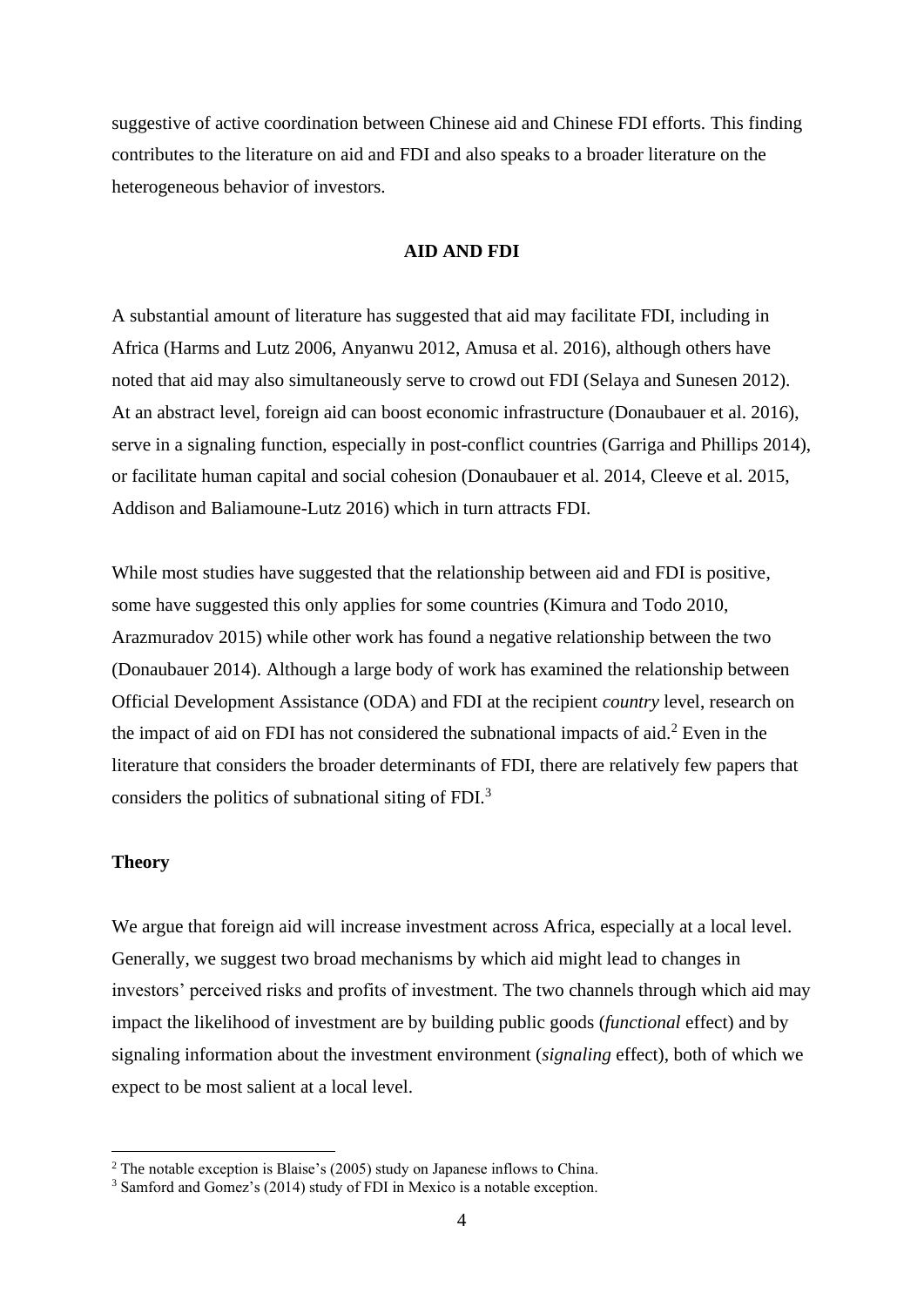We also focus on the source-specific mechanism by which Chinese aid might induce Chinese FDI more than FDI from other countries. Chinese firms are tightly controlled by Beijing. Chinese FDI, especially in developing countries, is heavily influenced by national and/or provincial governments (Morgan and Zheng 2019; Morgan 2021). Due to close coordination between state and business as well as direct control of the state, Chinese aid promotes Chinese FDI; that is, China paves their own path. In contrast, we expect World Bank aid increases FDI inflows in Africa, regardless of the source.

### **Infrastructure and productivity**

The *functional* argument asserts that aid may serve a specific economic purpose by increasing the expected productivity of new FDI. This may occur particularly with aid that is classified as "Aid for Trade" (AfT). AfT is a broad conceptualization and includes categories of productive infrastructure – including transportation, energy, communications and utilities infrastructure – but also can include, often industry-specific, technical training or research and development (Brazys 2013). This type of aid may help improve the regulatory and infrastructural business environments, increasing attractiveness to FDI (Lee and Ries 2016). Donaubauer et al. (2016) show that this functional effect can also be indirect in that infrastructure aid may increase a recipient countries' infrastructure endowment. This functional argument becomes even more plausible when considering a local proximity. For most physical infrastructure, it is reasonable to assume that firms need to be sufficiently near to take advantage of the amenities in a manner which will increase productivity. New roads, electric transmission lines or water supplies will only be attractive for firms if they can directly access that infrastructure. Even infrastructure such as airports or seaports, or international road or rail links, will likely only serve those firms within a defined geographic catchment area.

The literature has also argued that functional aid may consist of that which improves the *human* capital in a given area. Most notably, Donaubauer et al. (2014) argue and evidence that education aid attracts FDI in Latin America. However, the causal link in this argument again is stronger when considering local effects. While there may be some human factor mobility, one can assume that improved education is most likely to upskill the *local* labor pool. Health aid may work in a similar fashion, as it has been shown that healthier workers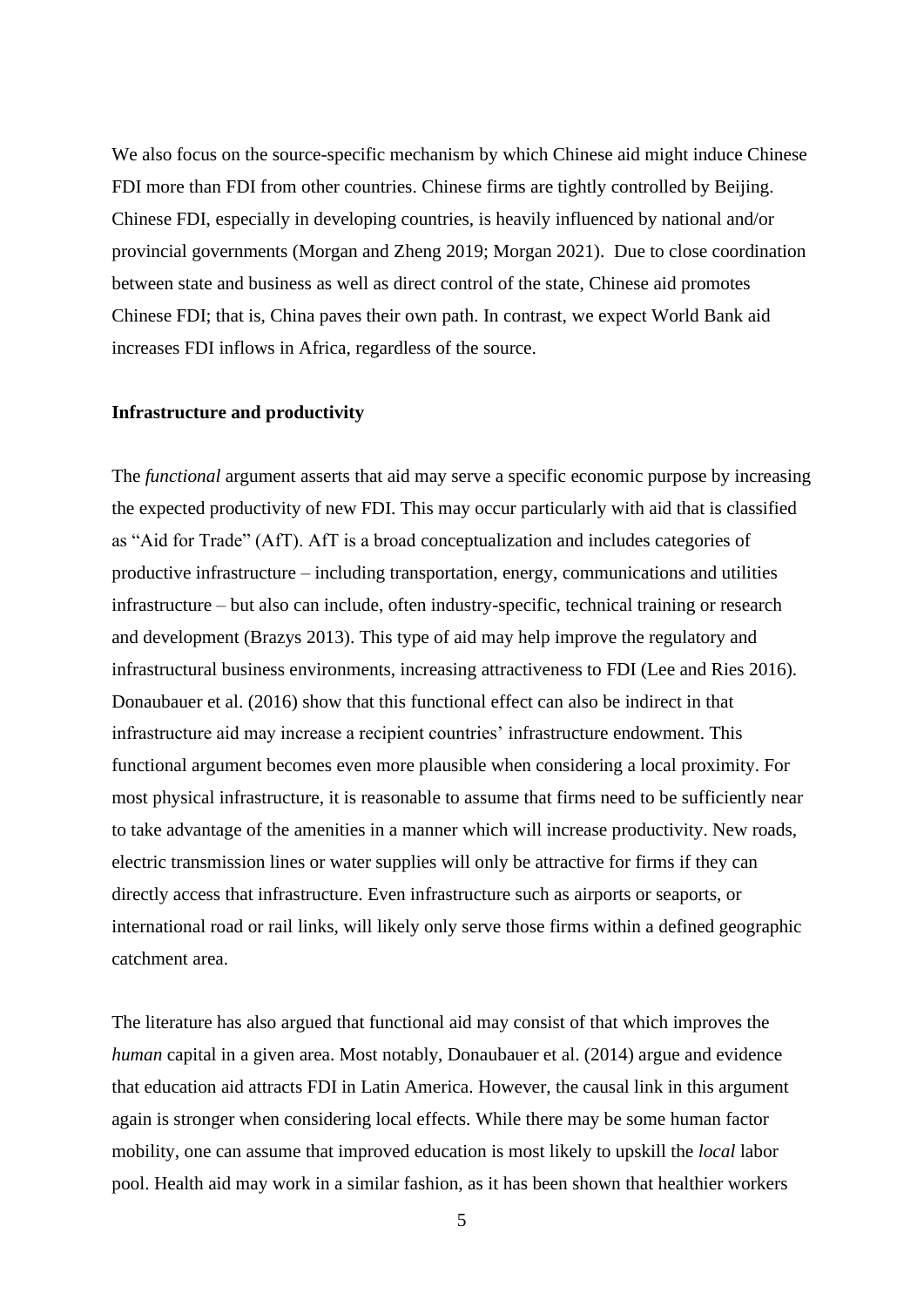are more productive (Graff and Neidell 2013, Baldwin and Weisbrod 1974). Again, health projects are likely only to disproportionately impact those in geographic proximity to the project. Projects that promote health and education may then increase the productivity of the local labor pool, making that locality more attractive to foreign investors.

### **Risk and signaling**

Because all FDI is irreversible to some degree, multinationals face the "obsolescing bargain" problem (Vernon 1971), which arises when firms lose the initial bargaining advantage after investment as the balance of bargaining power shifts to host governments. Firms are vulnerable to outright expropriation and arbitrary policy changes in host countries. As a result, it is difficult for countries to make credible commitments to their business-friendly policies and attract FDI. This is an important problem for many developing countries who depend on FDI as a major source of external financing. However, aid can mitigate the adverse effect of expropriation risk on FDI (Asiedu et al. 2009**).** Aid provides new information to potential investors about the investment climate. Local aid signal investors that the area is politically and economically safe and stable, and further business-friendly and -efficient. Investors revise their assessment of the investment environment in the host country and/or region and reconsider investing.

Once again, locality heightens the *signaling* argument of aid attracting foreign investors. Garriga and Phillips (2014) examine aid as a signal in post-conflict situations, suggesting that aid can serve a role in low information environments, signaling to investors that a country has sufficient political or economic stability for investment. As many conflicts are subnational, aid may signal to investors that a region previously affected by conflict or instability is now safe for investment. But this signaling need not be constrained to post-conflict states. Aid from a particular host country can also signal a country's broader engagement with a partner country, perhaps reducing institutional risk for investors. New aid might also suggest that future economic relations between the countries may intensify, say through a closer trading relationship, which could positively impact the return on the investment.

Donaubauer et al. (2016) also explain how FDI may serve as a signal to investors to anticipate an increase in (domestic) (economic) infrastructure. Thus, the aid itself may not (only) be doing the heavy lifting in increasing productivity but may also send a signal on the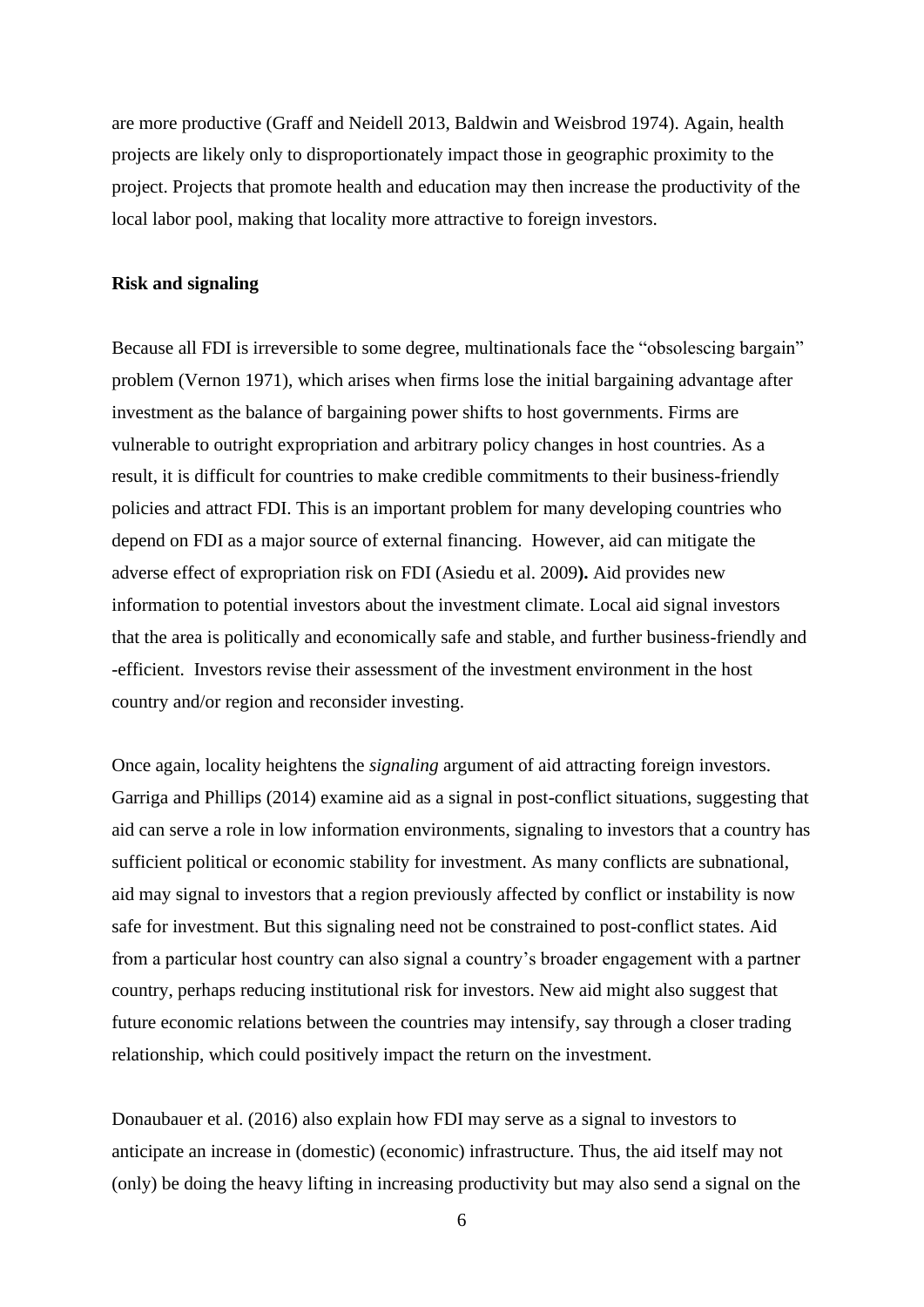infrastructure priorities and focus of a host government. Again, this signal is likely to be local. If, for instance, an aid project supports the construction of a bridge then it may be a reasonable assumption that the host government will also invest in upgrading the local thoroughfares and access roads that utilize that bridge. States often invest heavily in promoting infrastructure in specific areas, most notably by fostering special economic or export zones (SEZs) (Cieslik and Ryan 2005). Aid may be a leading indicator of further state investment in these areas.<sup>4</sup> Importantly, however, some authors note that some types of aid, such as IMF programs, may instead act as a *critical* signal, sending information about ongoing or impending crisis (Breen and Egan 2019). However, with this latter caveat in mind, the discussion above generally suggests a positive relationship between aid and FDI. Accordingly, our first hypothesis is:

## *Hypothesis 1: Local aid will increase local foreign direct investment*

## **Chinese Aid and FDI**

While the cross-country literature is broadly supportive of this positive link between aid and FDI, the existing literature is relatively agnostic regarding source country heterogeneity in the aid-FDI relationship.<sup>5</sup> However, there is substantial reason to suspect country heterogeneity in the political economy of aid allocation. Considerations of foreign economic policy motivation date to at least McKinlay and Little (1977) and McKinlay (1979) and have sustained a prolonged debate if foreign aid is given to suit "donors' interests", "recipients' needs" or both (Alesina and Dollar 2000, Berthelemy and Tichit 2004, Brazys 2013). More recently, Bermeo (2017) has argued that aid may be "targeted" for development purposes in countries most likely to engender spillovers to the donor. Extending the logic of this literature, it is eminently plausible to think that aid from some donors may be used to facilitate FDI from that country in a self-interested, strategic, fashion. Indeed, the use of aid to "pave the way" for subsequent FDI from the same originating country would be highly suggestive of an imperialist critique that has undermined discourses such as the "new scramble for Africa" (Ayers 2013).

<sup>4</sup> Empirically, however, China's development efforts in Africa appear to be the only ones that have been explicitly focused around these types of special economic areas (Brautigam and Xiaoyang 2011, Page and Shimeles 2015).

<sup>5</sup> Kimura and Todo (2010) who find that Japanese aid only attracts Japanese FDI being an important exception.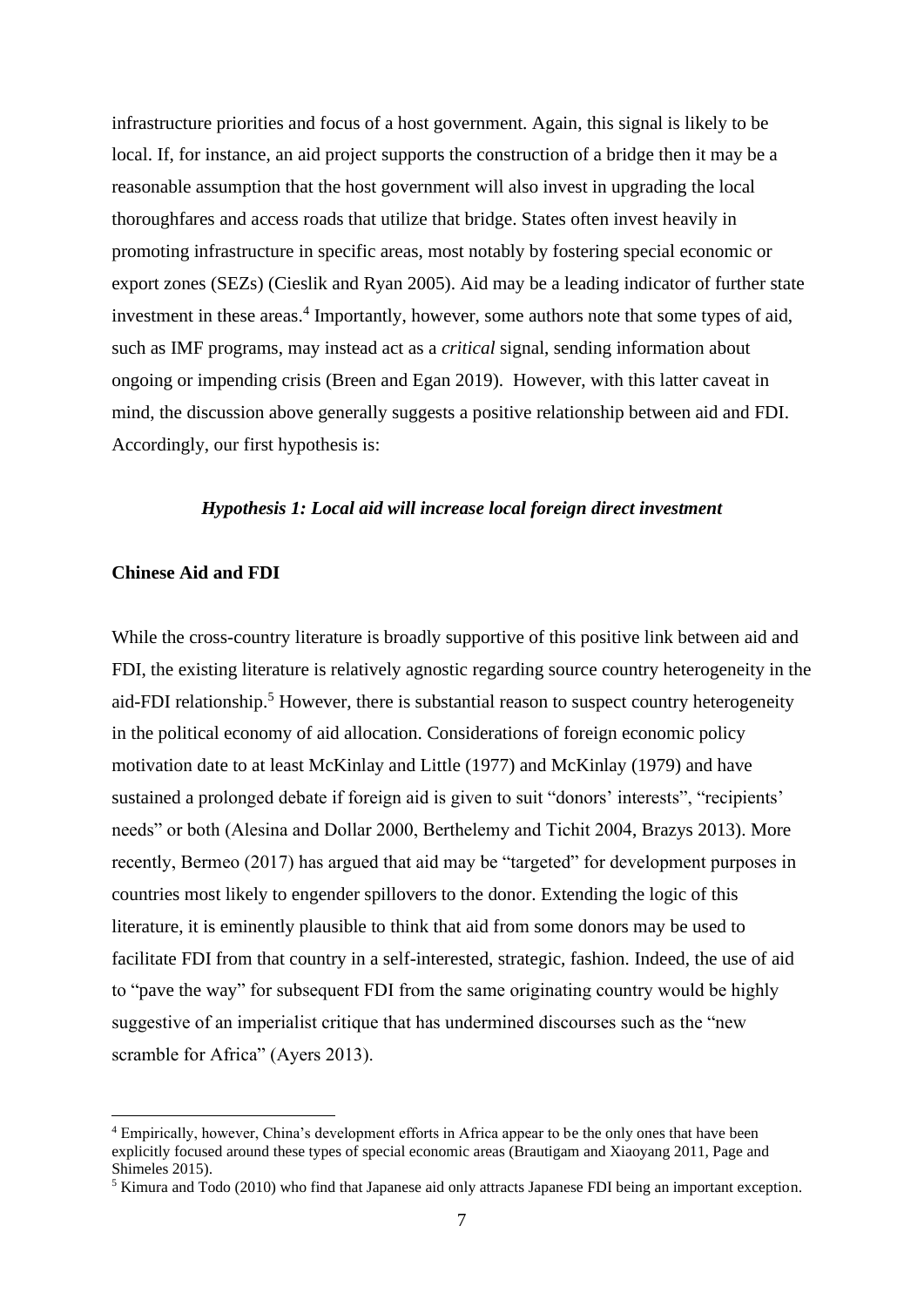China has recently emerged as a major actor in the development space, particularly in sub-Saharan Africa. Globally, China has also substantially increased its net outflows of FDI from \$4.6 billion in 2000 to zenith of \$216.4 billion in 2016.<sup>6</sup> In Africa, China has become one of the leading sources of FDI since China's Going Global Strategy along with the Forum on China-Africa Cooperation (FOCAC) in 2000, with an FDI stock of nearly \$50 billion by 2019. In the past years, China has overtaken the US as the largest foreign direct investor in Africa.<sup>7</sup> Overall, the empirical evidence on this engagement is nuanced. While some work suggests that Chinese aid is effective in boosting growth (Dreher et al. 2017), other work suggests Chinese development efforts may undermine local governance (Brazys et al. 2017; Isaksson and Kotsadam 2018) or traditional donors' conditionality efforts (Hernandez 2017). Indeed, work examining Chinese outward FDI suggests that it is more likely to be directed to weak governance states than FDI from other sources (Chen et al. 2018).

As China has been rapidly becoming an important source of external financing, there are a growing number of studies on the motivations and behavior of Chinese FDI, especially in Africa. Much literature on Chinese FDI explores why Chinese firms choose to invest Africa despite its high political risk. Scholars have suggested the imperfect property and capital market (Buckley et al. 2016, Chen et al. 2018, Jean et al. 2011), coordination between state and business (Buckley et al. 2007), or provincial features of China (Morgan 2021, Chen 2015) as a key determinant of Chinese FDI inflows into such a risky market. Morgan and Zheng's (2019) historical study of Chinese aid and contemporary investment, in particular, notes how Chinese aid built "social capital", or familiarity and knowledge of an area, which was then used to inform commercial investment in the same area.

Several studies have suggested that a strong interest in securing access to the natural resources is a key determinant of Chinese aid to developing countries (Mohan and Power 2008, Berthélemy 2011, Foster et al. 2008), though the results have been mixed (Hendrix and Noland 2014, Dreher and Fuchs 2015). In a similar vein, there is a popular perception that Chinese development efforts are primarily intended to help China, and indeed there is some

<sup>6</sup> Current USD. Source:<https://data.worldbank.org/indicator/BM.KLT.DINV.CD.WD?locations=CN> Accessed 09/29/2201

<sup>7</sup> [http://www.sais-cari.org/chinese-investment-in-africa;](http://www.sais-cari.org/chinese-investment-in-africa) [https://blogs.lse.ac.uk/africaatlse/2021/04/02/why](https://blogs.lse.ac.uk/africaatlse/2021/04/02/why-substantial-chinese-fdi-is-flowing-into-africa-foreign-direct-investment/)[substantial-chinese-fdi-is-flowing-into-africa-foreign-direct-investment/](https://blogs.lse.ac.uk/africaatlse/2021/04/02/why-substantial-chinese-fdi-is-flowing-into-africa-foreign-direct-investment/) accessed 29/09/2021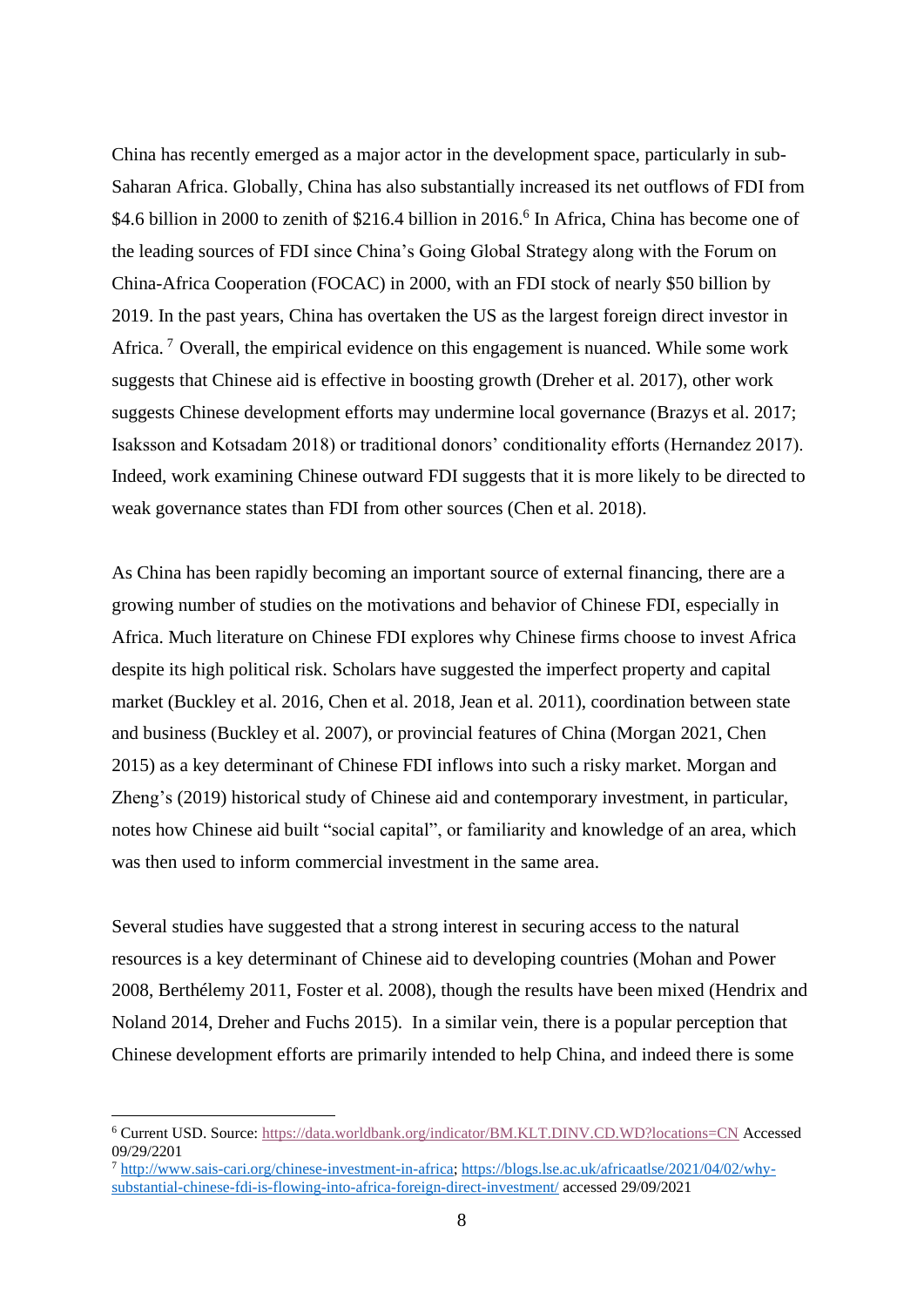evidence that Chinese aid flows increase Chinese FDI flows to the same country which is perhaps unsurprising given the state's heavy hand in both aid and FDI (Su et al. 2017). In addition to that, Chinese FDI is influenced by the state and often considered as state-owned as Chinese firms are directly and indirectly controlled by the state (Buckley et al. 2007, Buckley et al. 2006). In the state-led business system of China, private firms would like to avoid conflicts and friction with Beijing.

Thus, while aid facilitates the provision of public goods which are not completely excludable, we think that Chinese aid may provide a disproportionate boost to Chinese FDI via private informational advantages that Chinese aid can provide to Chinese FDI on the institutional quality, market opportunities, and risk in a locality. This information is both private and costly, and non-Chinese firms will find it more difficult to obtain. Moreover, Chinese aid may directly coordinate with firms, and thus give Chinese firms a "first mover" advantage in locating FDI to an area. Chinese firms can begin planning investment decisions alongside aid planning decisions which may not be immediately known to non-Chinese firms. In contrast, World Bank aid should provide no such informational or coordination advantage to FDI from any particular source country. World Bank project planning is transparent and likely to be accessible to all parties equally, while any World Bank knowledge on location-specific institutional quality, market opportunities or risk is also unlikely to be private to FDI from any particular source. Accordingly, while we expect local aid to boost local FDI generally, we expect that Chinese aid will disproportionally boost Chinese FDI. As such, our second hypothesis:

# *Hypothesis 2: Chinese Aid will disproportionally increase Chinese FDI compared to FDI from other sources.*

## **DATA AND METHODS**

We limit our analysis to Sub-Saharan African host countries to examine the unique relationship between the aid and FDI in the poorest global region which is recognized as a risky continent to conduct business but has also seen a recent uptick in Chinese investment in the region. The outcome phenomena of interest are greenfield and expansion FDI projects drawn from the Financial Times fDI markets database, which has been used in a small but growing number of recent studies in economic and political science (Gil-Pareja et al. 2013,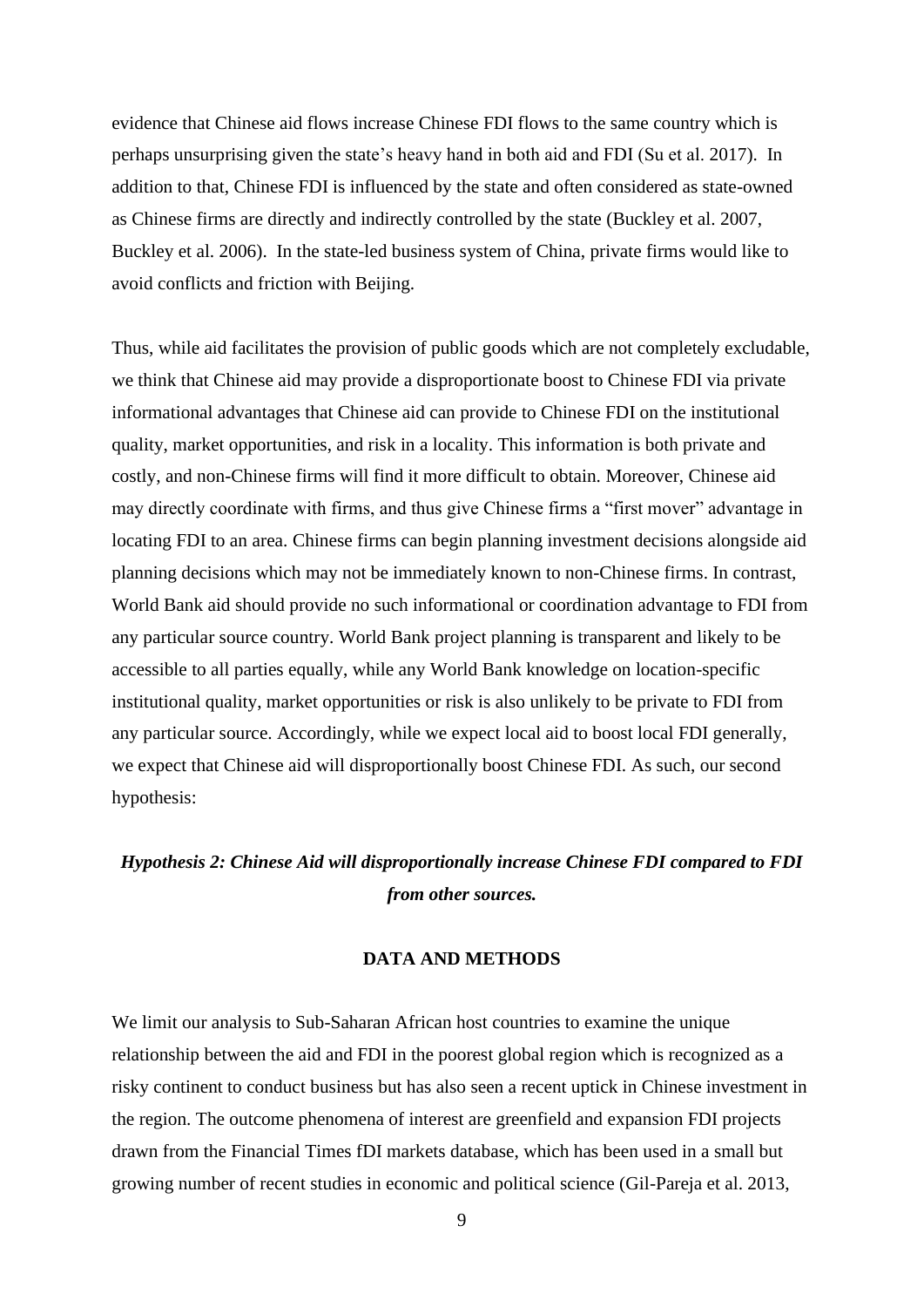Owen 2018, Saltnes et al. 2020, Brazys and Kotsadam 2020). These data include timing information, source country and geographic data for 9,864 project locations in fifty-six African countries from 2003 to 2017. Of these, 6,133 project records contain geographic destination information at the city-level and 3,986 are in the sub-Saharan region, and accordingly the analysis uses these projects. While the data does include information on project size, both in terms of investment amount and job creation, the bulk of this is estimated, and potentially biased. Accordingly, this paper relies on project events as this data is verified and cross-referenced in the original fDi Markets methodology.<sup>8</sup> The main explanatory variables come from AidData's geo-coded datasets: the World Bank geo-coded research release 1.4.2 (AidData 2017) which covers World Bank projects across the globe and similar project-level, geo-coded, and data on Chinese development efforts



**Map 1: FDI and World Bank and Chinese Aid in sub-Saharan Africa**

<sup>8</sup> The fDi markets data is gathered from media sources, industry organizations, investment promotion agencies, market research companies and from the Financial Times' own newswires and sources. The dataset is crossreferenced to multiple sources with preference for direct company sources. The World Bank, UNCTAD and over 100 national governments use the information as primary source data for investment trends.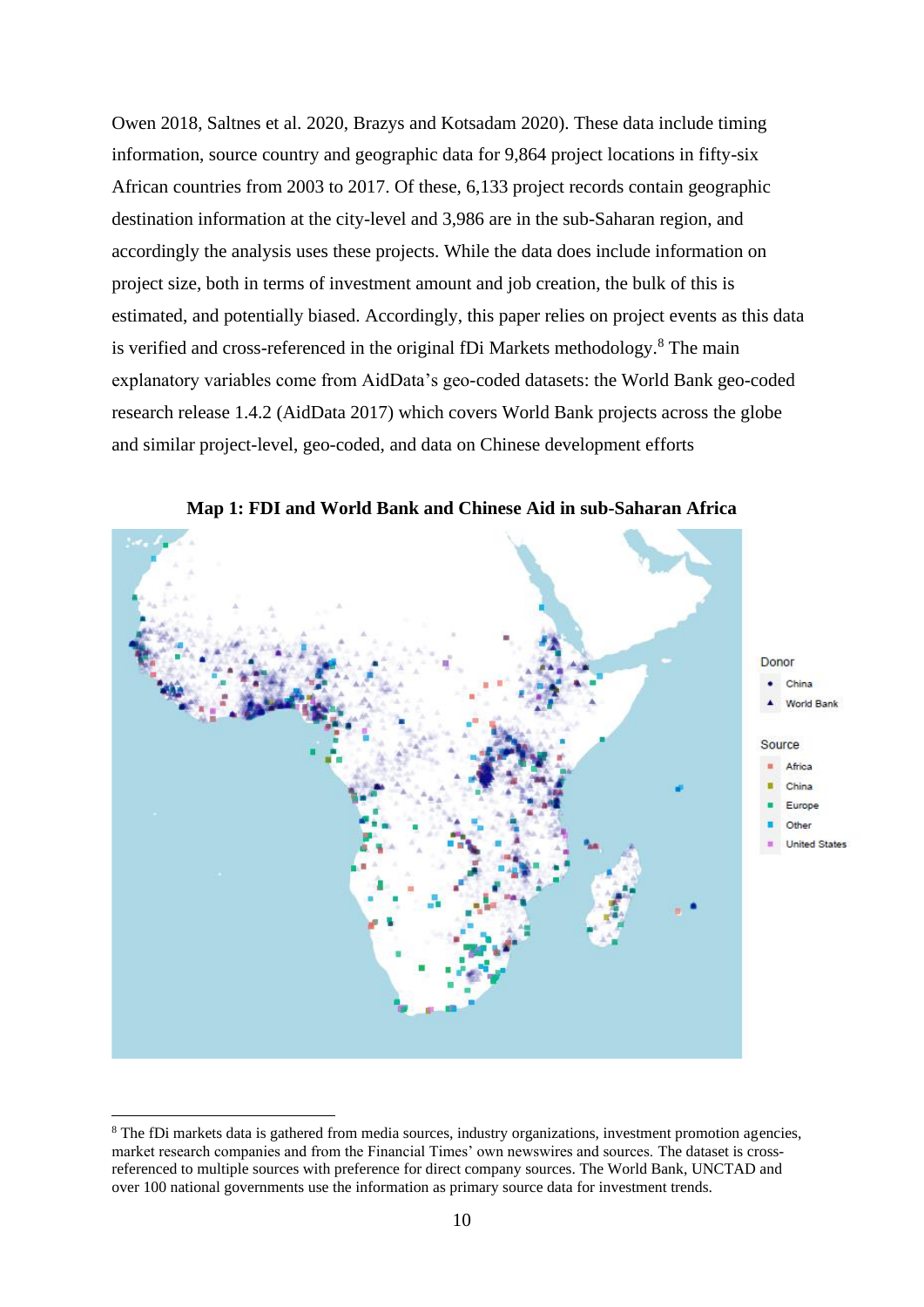(Strange et al. 2017) which also has pan-African coverage.<sup>9</sup> Across sub-Saharan Africa we identify 17,217 unique aid locations (15,315 World Bank; 1,902 China) from 1995 to 2014. Descriptive statistics can be found in the supplementary appendix. Map 1 displays the spatial locations, in navy, of the World Bank (triangle) and Chinese (circle) ODA projects, while the FDI projects are displayed as squares, colored by source country (China=Tan , US=Magenta , Europe=Green, Africa=Red, and "Other"=Blue  $)$ <sup>10</sup>

The paper employs a spatial-temporal identification strategy to evaluate the hypotheses. Starting with a panel of 5-minute grid cells across sub-Saharan Africa, we geo-locate both aid and FDI within a capture radius of the centroid of these cells. This gives a panel of spatial units from 2003 to 2017 that contain aid, FDI, both or neither. With this data construction, we employ a difference-in-difference like approach similar to that used in Knutsen et al.'s (2017) study of mining and local corruption. To set up the analysis, the paper takes advantage of the fact that both the aid and FDI project records indicate the timing of projects. The outcome measure is a new FDI project in the capture radius in a site-year. To evaluate our hypotheses, we both evaluate FDI from all sources combined, but then also identify FDI by country/region source including FDI from China, the United States, Europe (EEA and UK), Africa, and all other countries. The primary analysis relies on a linear probability model. For these models, the outcome variable is a binary indicator that equals "1" if the site had any new FDI project (from a given source) in a given year and "0" otherwise.

In terms of the treatment, three groups of sites are considered. First, there are site-years that are within the capture radius of *active* aid project, i.e. one that has begun in or prior to that year. Second, there are site-years that capture an *inactive* aid project, i.e. a project that has not yet begun in the panel year but subsequently will. Finally, there are sites which are outside the capture radius of any aid project (active or inactive). However, as discussed in a similar approach in Christensen (2019), rather than comparing the active and inactive sites to all other sites, it may be more appropriate to compare these sites only to their geographic neighbors. This comparison is based on the fact that location-specific unobservable factors are likely to be more similar at neighboring sites rather than sites far afield. Additionally,

<sup>9</sup> Where we only use projects that are coded as "ODA-like."

<sup>&</sup>lt;sup>10</sup> Where "Europe" FDI projects include those from the EU-27, the EEA, Switzerland and the UK.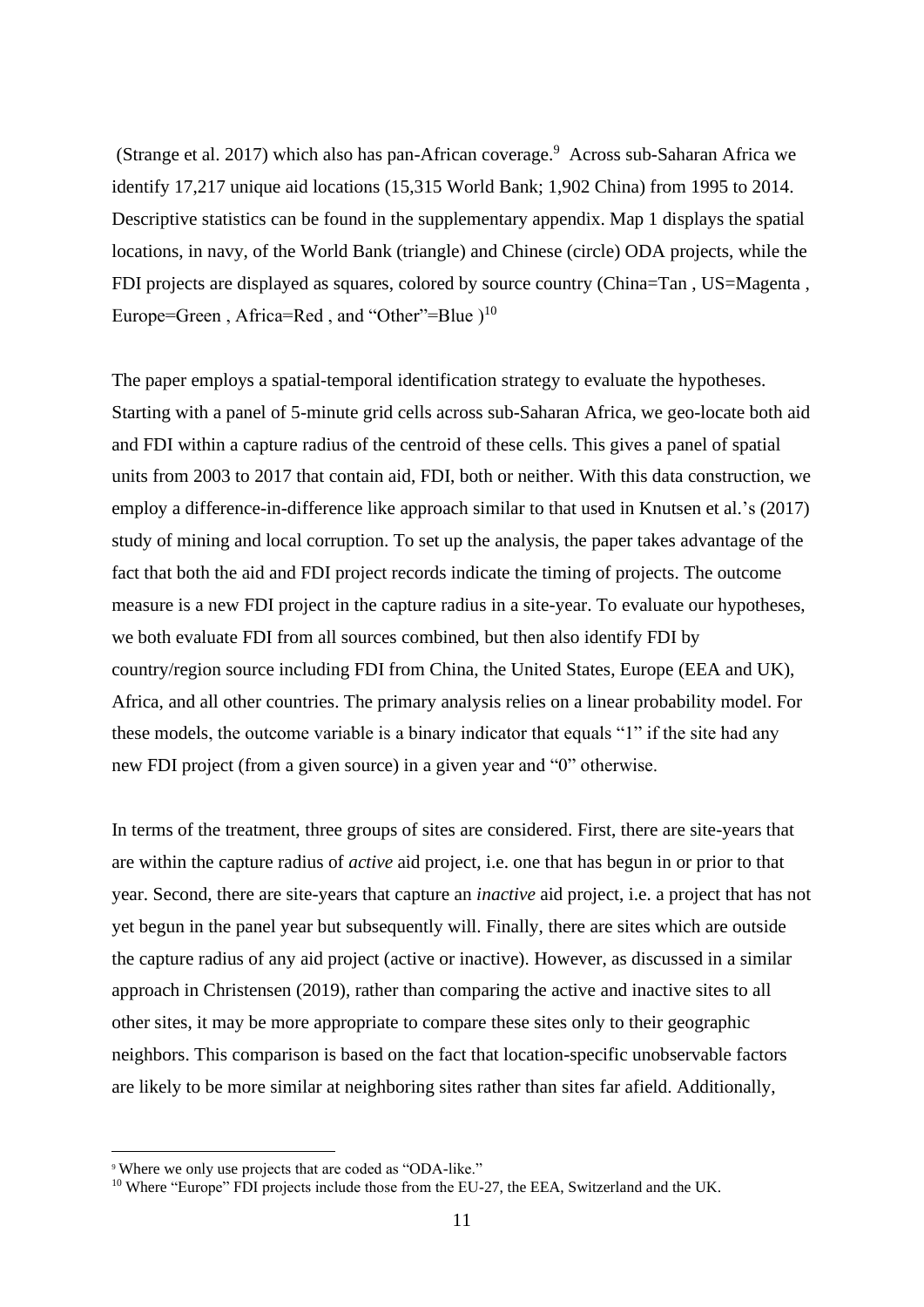many grid cells are likely to be in locations that are theoretically unlikely to ever attract aid or FDI (deserts, mountain peaks, lakes, etc.). Accordingly, keeping those sites as comparators might both bias the treatment effect but also artificially reduce standard errors. As such, we match sites that receive aid at any time to their eight closest neighbors (their contiguous gridcell neighbors) and only keep these units as comparators.

Paraphrasing Knutsen et al.'s (2017, pp. 327-8) explanation, interpreting the *active* coefficient alone in the setup above would assume that aid siting is uncorrelated with FDI placement before the aid project becomes active. However, this is a strong assumption since unobserved characteristics may make a particular site attractive to both aid and FDI. Accordingly, including *inactive* allows for comparing sites *before* an aid project become active with sites *after* an aid project becomes active, and not only areas near and far from aid projects. As such, test results are provided for the *difference* between *active* and *inactive* (β1 –  $\beta_2$ ) which gives a difference-in-difference like measure that accounts for any latent, timeinvariant, features that influence both aid and FDI siting. In setting *active* site-years we assume that once a site becomes active it stays active for the duration of our sample period. This assumption is driven by two arguments. First, aid projects may take some (variable) amount of time to be implemented and completed. Second, we expect that once aid has "improved" a location (either through the provision of new infrastructure or the improvement in the quality of human capital or institutional environment), that improvement is durable, at least for the duration of our sample period which is no more than 15 years. Accordingly, our expectation is that "active" aid increases the attractiveness of a site to FDI an any time after the aid has been implemented.

The spatial identification assumes that aid will attract FDI within a given some cutoff distance. As discussed in Knutsen et al. (2017), one has to make an assumption about the geographic reach of the capture radius for the treatment. This is ultimately an empirical question that includes a trade-off between the precision of the geo-location in the data, noise, and the size of the treated unit. The analysis employs precision code "2" or better in the AidData, which is equivalent to " 'near', in the 'area' of, or up to 25 km away from an exact location".<sup>11</sup> Accordingly, we use a 25km capture radius in our primarily analyses. However,

<sup>&</sup>lt;sup>11</sup> See the AidData geocoding methodology at [http://docs.aiddata.org/ad4/files/geocoding-methodology](http://docs.aiddata.org/ad4/files/geocoding-methodology-updated-2017-06.pdf)[updated-2017-06.pdf](http://docs.aiddata.org/ad4/files/geocoding-methodology-updated-2017-06.pdf) accessed 13-02-2019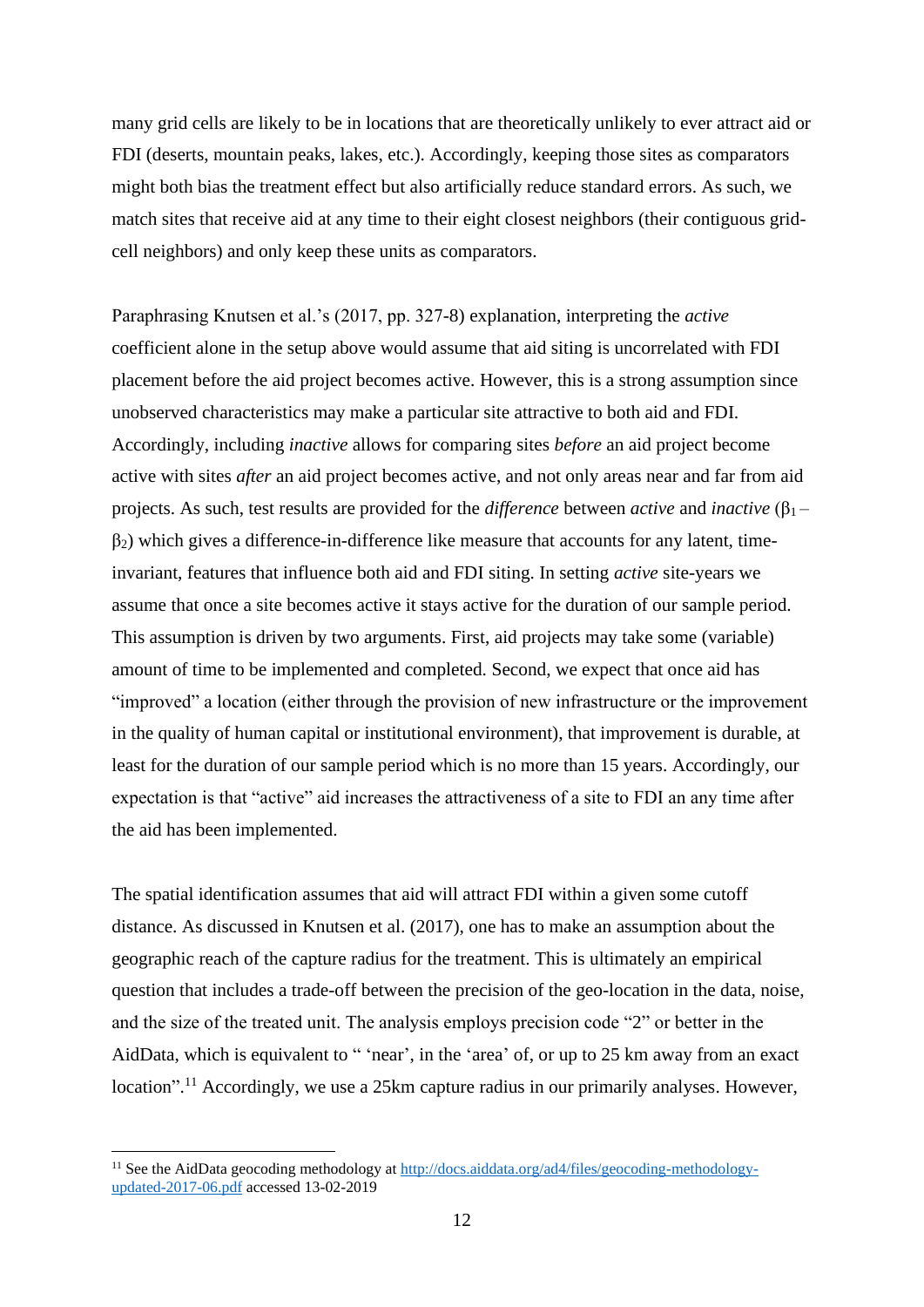we are also cognizant of the Modifiable Area Unit Problem (MAUP) (Fotheringham and Wong, 1991). The MAUP can introduce biases into spatial analysis as arbitrary borders may introduce bias. In essence, the concern is exemplified by a situation where an outcome of interest and its explanatory factor may lie very close but on either side of an (arbitrary) border. While the phenomenon might be spatially contiguous, they would not be coded as being in the same areal unit. Accordingly, to try and mitigate this problem, in the robustness checks we run our primary models across a range of capture radii for the treatment. That said, larger capture radii will introduce attenuation bias (wherein units that are not actually "treated" are coded as "treated"), and thus we would expect the magnitude of the treatment effect to diminish at expanded radii.

We use country-year fixed effects with standard errors clustered by site. The country-year fixed effects capture any unobserved country-level, temporal, phenomena which might otherwise influence FDI location such as the establishment of a new trade agreement (Osnago et al. 2017), changes in institutional or infrastructural environment (Jensen 2012), participation in an IMF program (Breen and Egan 2019), regime change / stability / expropriation risk / institutional quality / electoral rules (Li 2009; Morrissey and Udomkerdmongkol 2012), or the presence / absence of conflict (Driffield et al. 2013). Clustering standard errors at the site level accounts for any site-level autocorrelation over time.

The baseline reduced form specification is:

$$
Y_{it} = \beta_1 * active + \beta_2 * inactive + \alpha_{ct} + \varepsilon_{it}
$$

where the FDI project outcome measure at site *i* in time *t,* is regressed on *active* and *inactive*. As discussed,  $(\alpha_{ct})$  are the country-year fixed effects, and  $\varepsilon_{it}$  are the clustered standard errors. However, it is also important to note that the data is temporally truncated, as the fDi Markets data coverage only begins in 2003 and, as such, the existing stock of FDI prior to 2003 is unknown. Thus, as robustness check below, we consider a model where countries who were "active" in the first three years (2003-2005) are omitted to ensure that every site was "untreated" for at least the preceding three years prior to the arrival of aid. We do not include any other exogenous controls in the models as almost any site-level, observable, control that we might imagine - poverty, population, nighttime light, governance quality, etc. - is likely to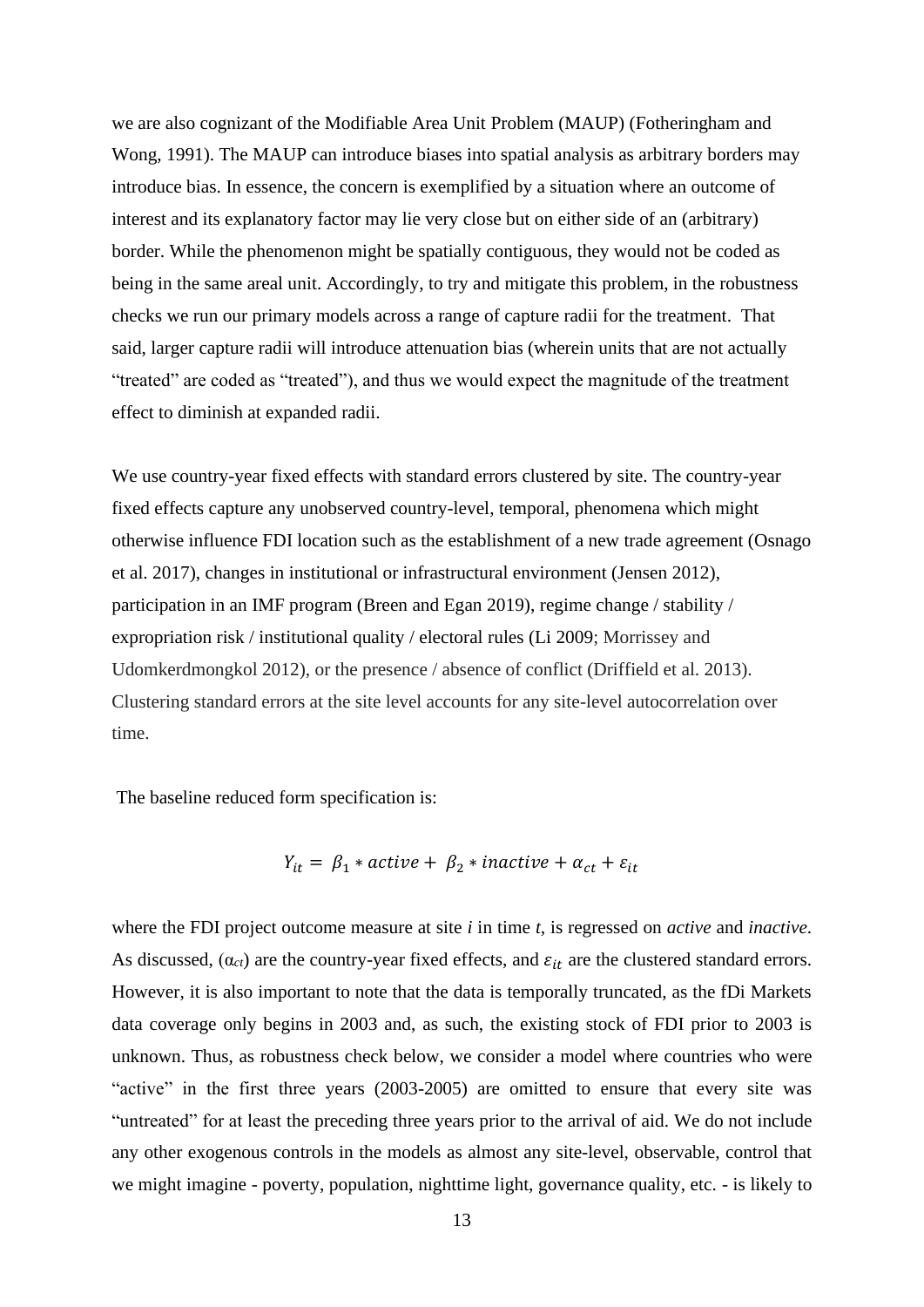also be influenced by aid and incorporating these controls would introduce post treatment bias (Montgomery et al. 2018) even if we could find data at this level of granularity.

## **RESULTS**

The results for the active-inactive approach presented in Tables 1 to 3. Before turning to the source country of the aid, we make a few general observations. First, in each table, the general hypothesis (1) that aid attracts FDI is strongly supported. This result holds both when considering all FDI (models 1 in each table), and FDI from specific subgroups of actors (models 2 to 6 in each table). Second, and likewise holding for all FDI and FDI from specific subgroups, there is strong evidence that there are indeed selection effects, as the positive and significant finding *inactive* coefficient indicates that site-years where there was not yet received aid, but would be in later years, were also more likely to have FDI compared to neighboring sites that would never receive aid. This finding stresses the importance of accounting for these selection effects in the "active-inactive" approach. However, the magnitude of the difference between "active" and "inactive" is large and strongly significant in all models.

|                             | (1)        | (2)        | (3)        | (4)        | (5)        | (6)        |
|-----------------------------|------------|------------|------------|------------|------------|------------|
| <b>VARIABLES</b>            | All        | China      | US FDI     | Europe     | Africa     | Other      |
|                             |            |            |            |            |            |            |
| Active                      | $2.337***$ | $0.214***$ | $0.457***$ | 1.097***   | $1.000***$ | $0.930***$ |
|                             | (0.055)    | (0.010)    | (0.021)    | (0.034)    | (0.030)    | (0.024)    |
| Inactive                    | $0.304***$ | $0.036***$ | $0.084***$ | $0.167***$ | $0.153***$ | 0.009      |
|                             | (0.048)    | (0.005)    | (0.020)    | (0.033)    | (0.021)    | (0.025)    |
|                             |            |            |            |            |            |            |
| <b>Observations</b>         | 1,209,225  | 1,209,225  | 1,209,225  | 1,209,225  | 1,209,225  | 1,209,225  |
| Country-Year FE             | <b>YES</b> | <b>YES</b> | <b>YES</b> | <b>YES</b> | <b>YES</b> | <b>YES</b> |
| Clustered SEs               | YES        | YES        | <b>YES</b> | <b>YES</b> | <b>YES</b> | <b>YES</b> |
| Difference in difference    | 2.034      | 0.178      | 0.374      | 0.930      | 0.848      | 0.922      |
| $F$ test: active-inactive=0 | 880.253    | 349.724    | 196.630    | 476.962    | 649.104    | 647.132    |
| p value                     | 0.000      | 0.000      | 0.000      | 0.000      | 0.000      | 0.000      |

Table 1: Combined World Bank and China Aid by FDI Source

Robust standard errors in parentheses \*\*\* p<0.01, \*\* p<0.05, \* p<0.1

Turning to the substantive effects, as these are linear probability models, the difference-indifference measure is interpreted as the absolute increase in probability that a site-year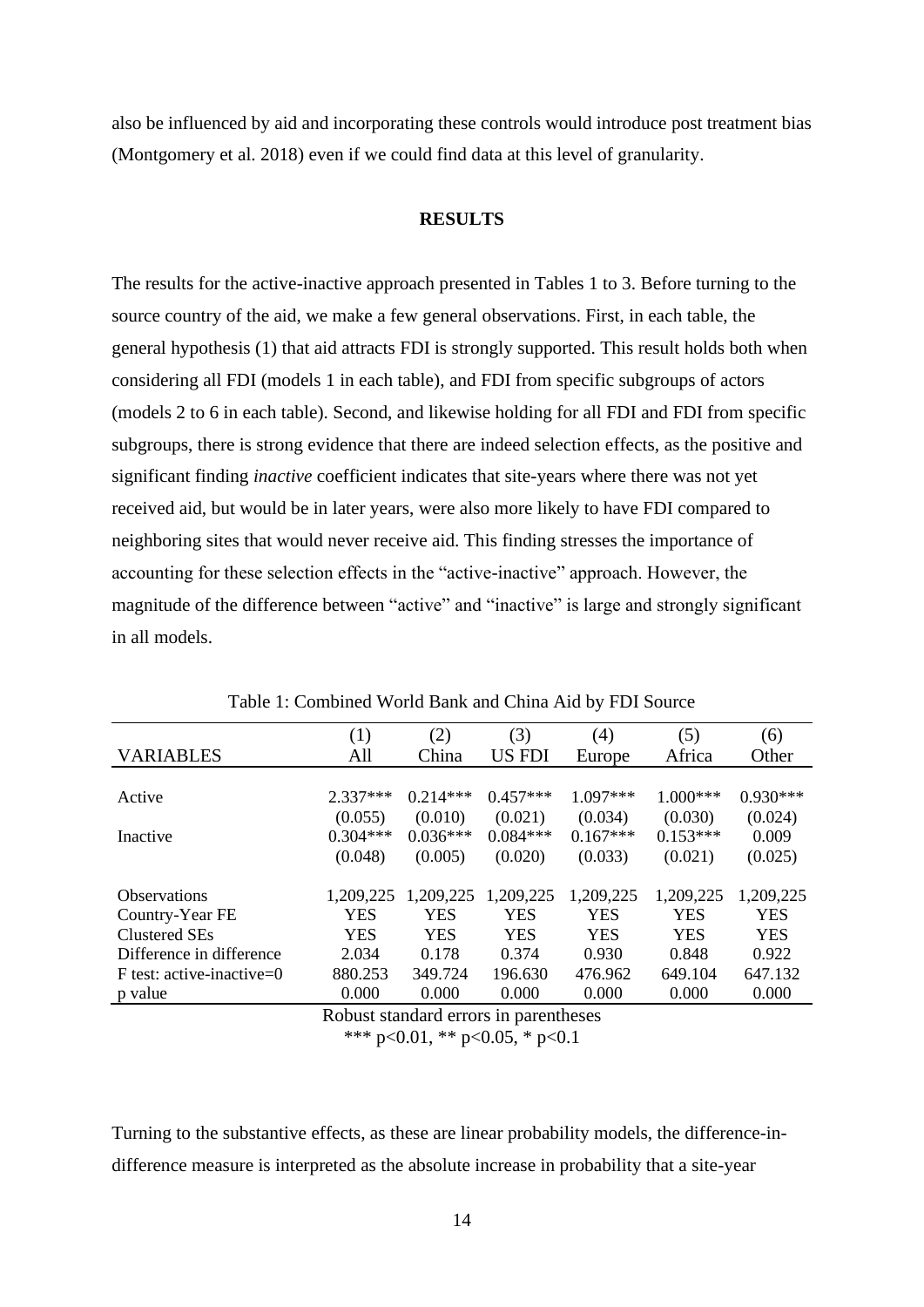receives a FDI project. As receiving FDI is a relatively low-probability event, the magnitude of the coefficients is quite small. The probably that any site-year in the combined sample receives an FDI project is just less than 2%. Also, as the baseline probability differs depending on the source of the FDI, these coefficients and differences are not directly comparable across models. Indeed, the baseline probability in the combined sample ranges

|                             | (1)                     | (2)                       | (3)        | (4)        | (5)        | (6)        |
|-----------------------------|-------------------------|---------------------------|------------|------------|------------|------------|
| <b>VARIABLES</b>            | All                     | China                     | <b>US</b>  | EU         | Africa     | Other      |
|                             |                         |                           |            |            |            |            |
| Active                      | 11.274***               | $1.327***$                | $2.634***$ | 5.696***   | 5.961***   | $4.121***$ |
|                             | (0.303)                 | (0.064)                   | (0.132)    | (0.200)    | (0.190)    | (0.121)    |
| Inactive                    | 2.497***                | $0.089***$                | $0.570***$ | $1.233***$ | $0.935***$ | $0.964***$ |
|                             | (0.186)                 | (0.033)                   | (0.070)    | (0.119)    | (0.093)    | (0.091)    |
|                             |                         |                           |            |            |            |            |
| <b>Observations</b>         | 231,240                 | 231,240                   | 231,240    | 231,240    | 231,240    | 231,240    |
| Country-Year FE             | YES                     | YES                       | YES        | YES        | <b>YES</b> | YES        |
| <b>Clustered SEs</b>        | <b>YES</b>              | <b>YES</b>                | <b>YES</b> | <b>YES</b> | <b>YES</b> | <b>YES</b> |
| Difference in difference    | 8.777                   | 1.238                     | 2.064      | 4.463      | 5.026      | 3.157      |
| $F$ test: active-inactive=0 | 731.407                 | 324.767                   | 225.773    | 453.009    | 640.686    | 473.954    |
| p value                     | 0.000                   | 0.000                     | 0.000      | 0.000      | 0.000      | 0.000      |
|                             | $\mathbf{r}$ 1 $\cdots$ | $\mathbf{1}$ $\mathbf{1}$ | $\cdot$ 1  |            |            |            |

Table 2: China Aid Only by FDI Source

Robust standard errors in parentheses \*\*\* p<0.01, \*\* p<0.05, \* p<0.1

|                              | (1)            | (2)        | (3)        | (4)        | (5)        | (6)        |
|------------------------------|----------------|------------|------------|------------|------------|------------|
| <b>VARIABLES</b>             | <b>All FDI</b> | China      | US         | EU         | Africa     | Other      |
|                              |                |            |            |            |            |            |
| Active                       | $2.183***$     | $0.204***$ | $0.436***$ | $1.037***$ | $0.930***$ | $0.842***$ |
|                              | (0.051)        | (0.010)    | (0.019)    | (0.031)    | (0.028)    | (0.021)    |
| Inactive                     | $0.620***$     | $0.074***$ | $0.173***$ | $0.379***$ | $0.262***$ | $0.109***$ |
|                              | (0.055)        | (0.007)    | (0.025)    | (0.041)    | (0.024)    | (0.025)    |
|                              |                |            |            |            |            |            |
| <b>Observations</b>          | 1,100,925      | 1,100,925  | 1,100,925  | 1,100,925  | 1,100,925  | 1,100,925  |
| Country-Year FE              | YES            | YES        | <b>YES</b> | YES        | YES        | YES        |
| Clustered SEs                | <b>YES</b>     | <b>YES</b> | <b>YES</b> | <b>YES</b> | <b>YES</b> | <b>YES</b> |
| Difference in difference     | 1.563          | 0.130      | 0.263      | 0.658      | 0.669      | 0.733      |
| F test: active-inactive= $0$ | 557.149        | 181.921    | 81.760     | 232.589    | 567.201    | 536.105    |
| p value                      | 0.000          | 0.000      | 0.000      | 0.000      | 0.000      | 0.000      |
|                              |                |            |            |            |            |            |

#### Table 3: World Bank Aid Only by FDI Source

Robust standard errors in parentheses

\*\*\* p<0.01, \*\* p<0.05, \* p<0.1

from 0.158% that a site-year receives Chinese FDI to 0.876% that a site-year receives European FDI. Accordingly, a better comparison is the difference measure as a percentage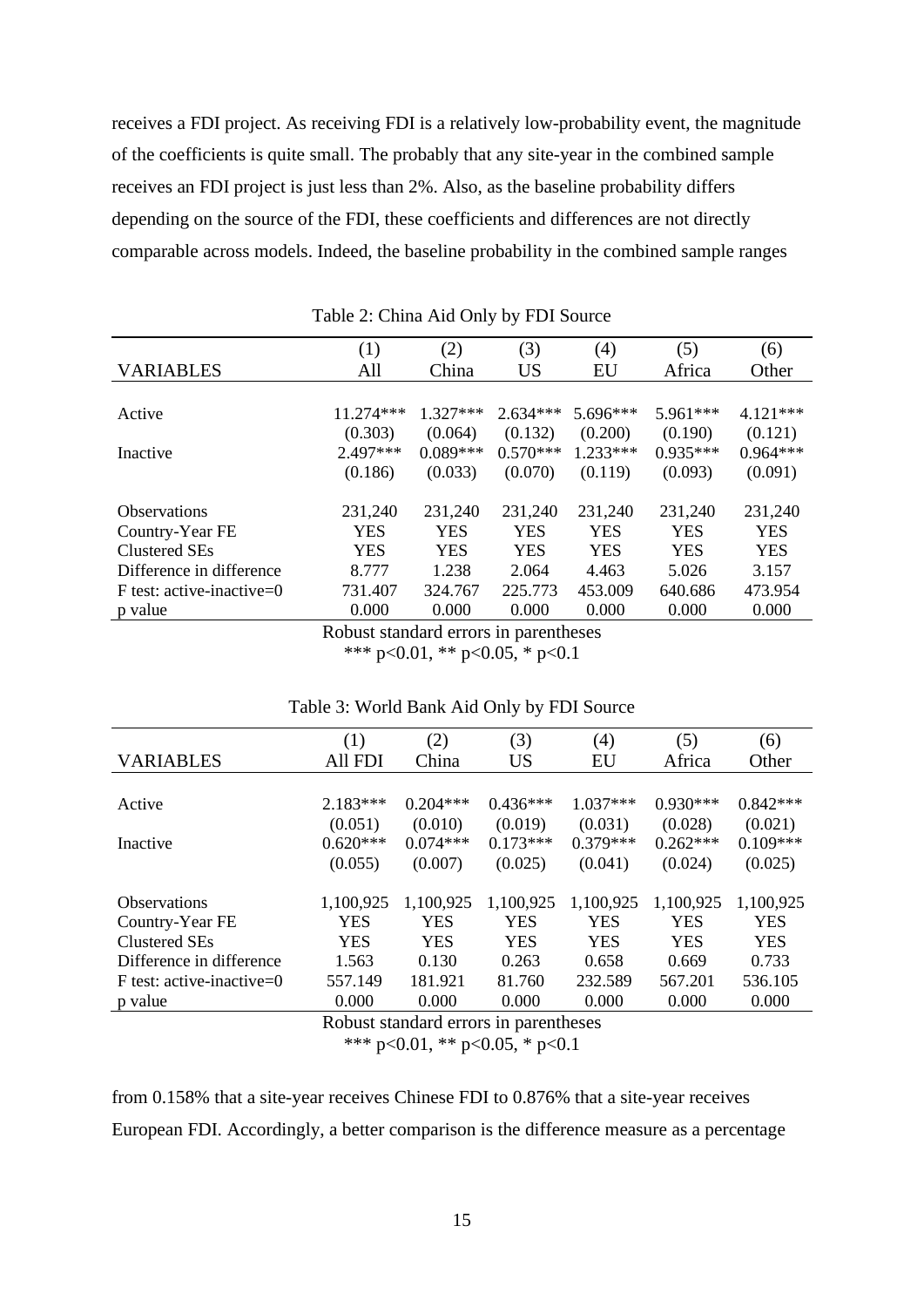increase on the mean sample probability.<sup>12</sup> We present these results graphically in figures 1 through 3. When viewed this way, the substantive impacts are substantial. Overall, the increase of the difference between active and inactive sites on probability of a site-year receiving FDI, compared to the sample mean probability of the inactive and neighbor sites, is between roughly 450% and roughly 3750%, depending on the source of the aid and FDI. These findings are again very strong evidence in support of our general hypothesis (1) that active aid sites attract future FDI, consistent with the cross-national evidence.



Figure 1: Difference in receiving FDI as Percentage of Sample Mean (All Aid) FDI Change as Percentage of Untreated (Inactive and Neighbor) Sample Mean (All Aid)

To evaluate our expectations on heterogenous effects based on the source of aid and FDI, we again turn to the comparisons in figures 1 to 3. As shown there, the range of impact on FDI

 $12$  In order to calculate the standard errors for this measure we first simulate a number of active and inactive draws for each model equal to the number of observations from the model. From these simulations we derive a distribution of the difference measure. We then simulate the same number of draws of the non-active sample mean (inactive and neighbor sites). We then take the ratio of the difference measure and this sample mean measure to get the point estimate of the difference as a percentage of the non-treated sample mean. We then use a Taylor expansion using the moments from the difference and sample mean distributions to derive the variance of the ratio measure.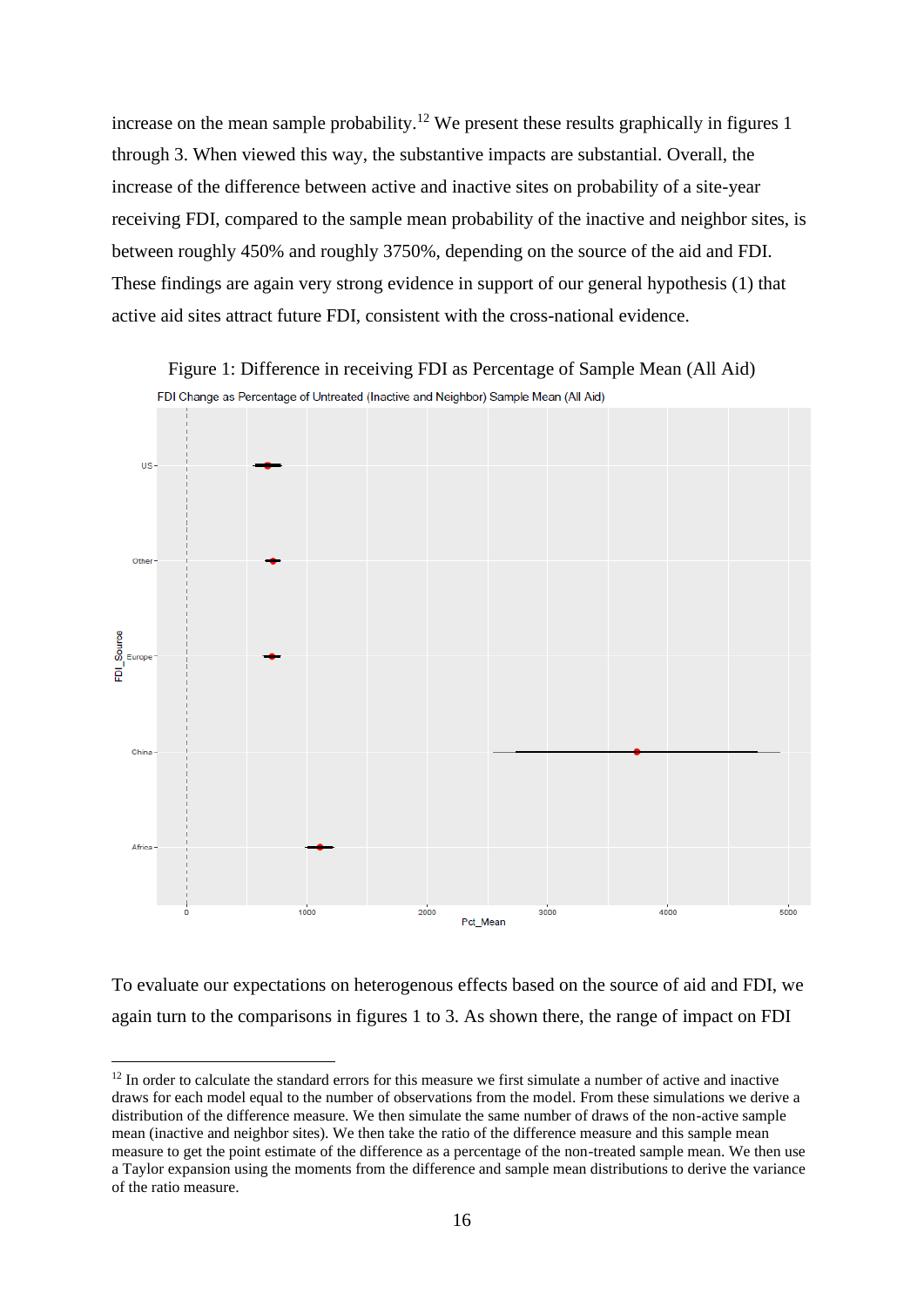varies somewhat depending on the source. When considering aid from both China and the World Bank (figure 1) we see that the impact on Chinese aid is quite substantial. The increase of the difference between active and inactive sites equals 3750% of the FDI probability in the sample of inactive and neighbor sites, while the increase of this difference is between roughly 675% and 720% for Europe, US and "Other" FDI sources. Notably, the increase from the difference between active and inactive sites for FDI from other African countries, at roughly 1110% of the inactive and neighbor sample mean, is also significantly higher than US, European and "other" sourced FDI, although this impact is still significantly less than the impact for Chinese-sourced FDI.



Turning to the results of World Bank and Chinese aid, individually, in figures 2 and 3 we see that most of the differences in the combined model appear driven by the differential impact of Chinese aid. As shown in figure 3, while World Bank aid appears to have a slightly elevated impact on Chinese and African-sourced FDI, the magnitude is much smaller than in figure 2 which shows in the impact of Chinese aid. This is consistent with our expectation that WB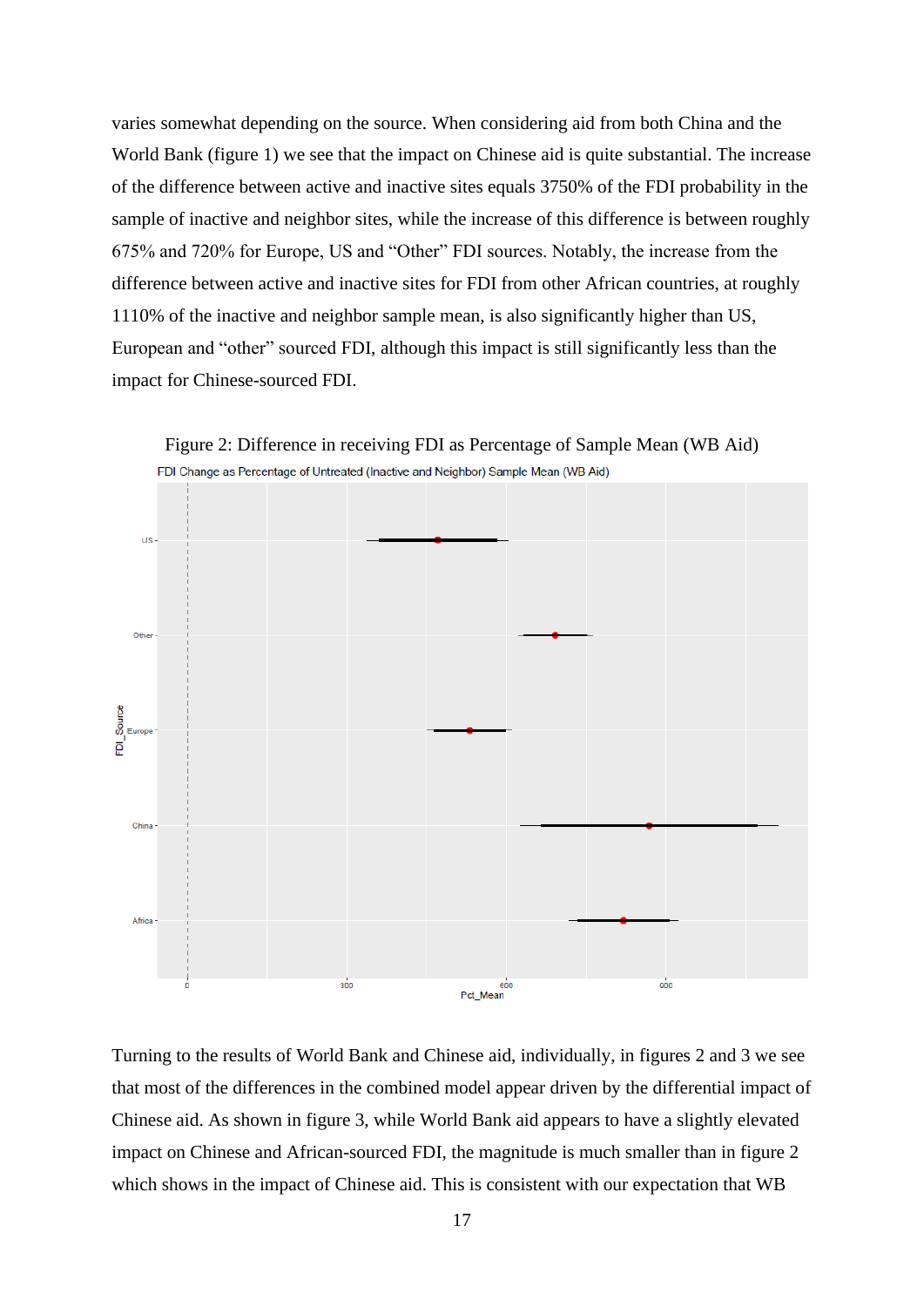aid is more likely to have a "universal" effect that is not prejudiced towards FDI from a particular source. However, the large differential and significant effect of Chinese aid and Chinese FDI in figure 2 provides strong evidence in support of our hypothesis (2) that Chinese aid is used to facilitate Chinese FDI. While some of this difference is driven by the base effects of a lower initial probability of Chinese Aid, the magnitude of the difference between Chinese FDI and other sources in figures 2 and 3 is strongly suggestive that it is Chinese aid prompted Chinese investment. Thus, while aid appears to improve the environment for investment from any source, these benefits are clearly felt to a much greater degree for FDI from China, especially when the aid is from China.



Figure 3: Difference in receiving FDI as Percentage of Sample Mean (CN Aid)

### **EXTENSIONS AND ROBUSTNESS CHECKS**

In this section additional (features of the) data are utilized the extend the analysis and check on the robustness of the baseline results in table 1, model 1. In the first robustness check we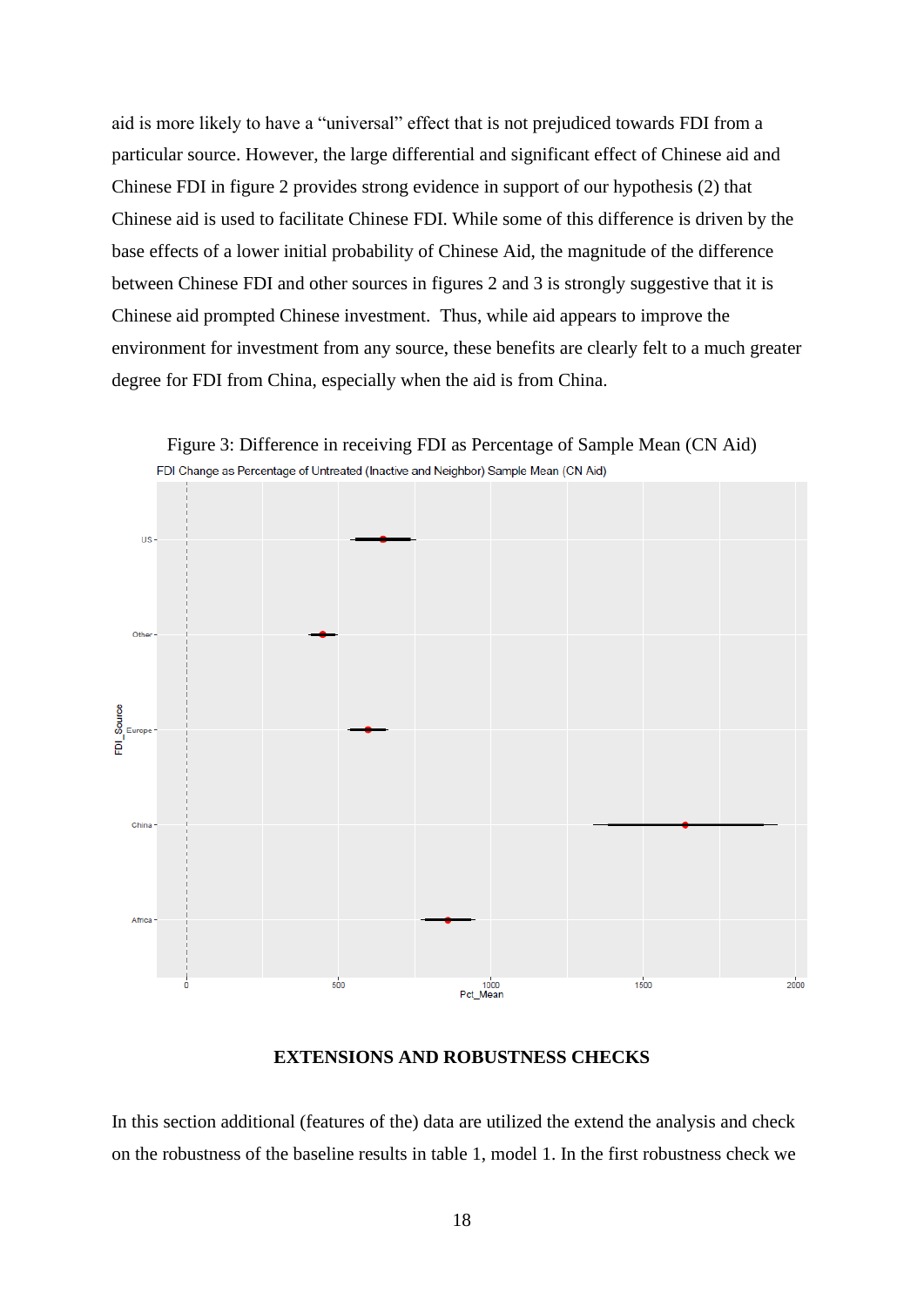address the modifiable areal unit problem (MAUP) by running model 1 from table 1 at all treatment capture radii from 5 to 75 kilometers. We would expect that the results will be noisier at smaller capture radii, given the paucity of treated units, while increasing in precision but decreasing in effect size at larger capture radii as a result of attenuation bias wherein areas that are actually too far away to be "treated" are coded as such. The results are presented graphically below in figure 4. As seen there, the results perform in the manner we would expect. The DiD changes smoothly with differently sized treatment capture areas, reaching a maximum value of 2.52 at a capture radius of 14km, and then decaying towards 0 as the capture distance increases. This suggests that our main results above are not unduly biased by, or a random artifact of, the MAUP and our choice of a 25km capture distance.

Figure 4: Difference-in-Difference from Table 1, Model 1 at Different Treatment Radii DiD on FDI at Different Aid Treatment Radii (5 to 75km)



The full tables of our further robustness checks are available in table A.2 in the Appendix. First, we investigate if our results are robust to using a less precise precision code from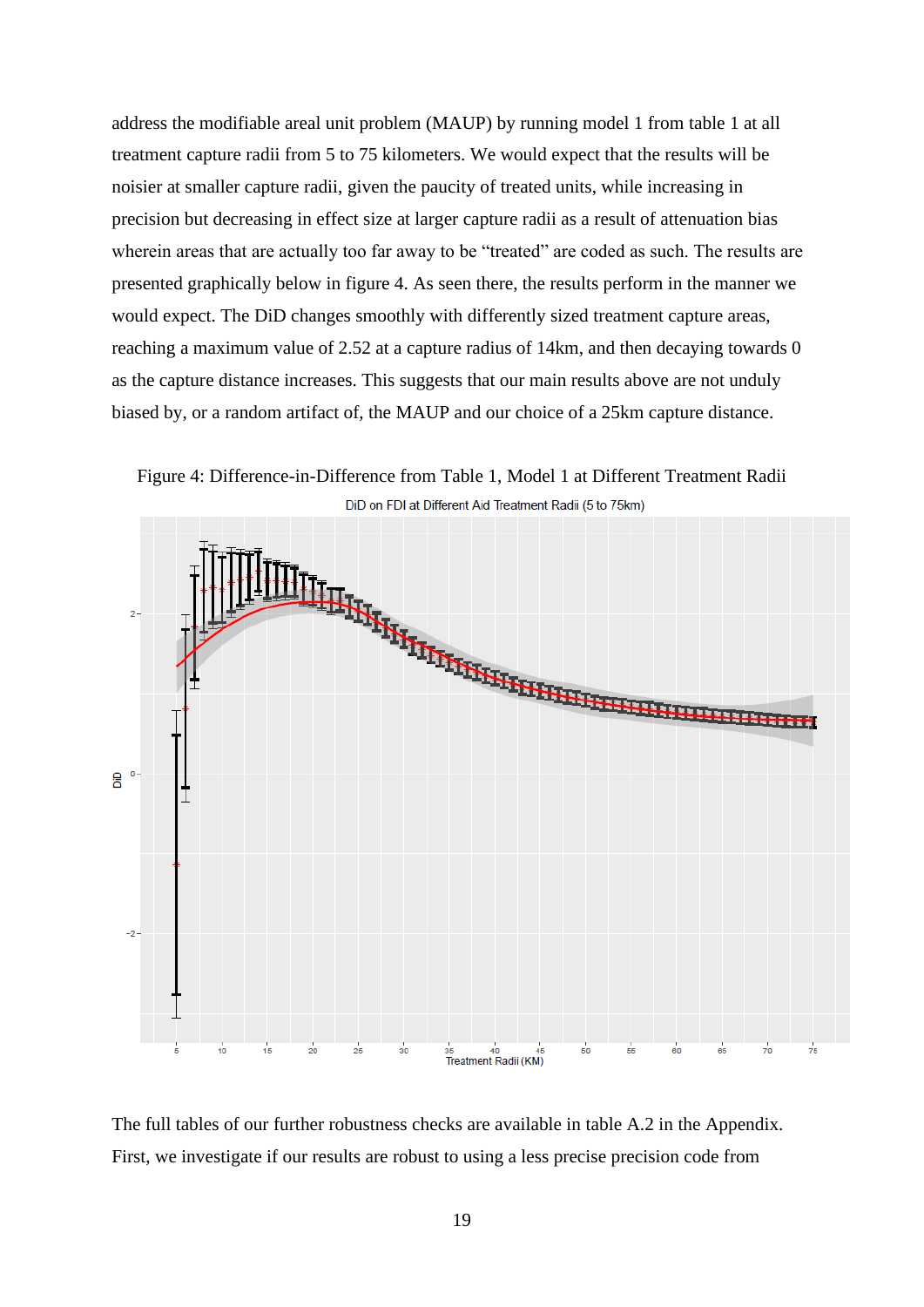AidData. Here we use all projects at precision code "3" or better, which is equivalent to an "Administrative 2" Unit (i.e. a county or district). We also check if our results are robust to the exclusion of any sites who were "active" in the first 3 years as we do not have FDI data prior to 2003 and, as such, we do not know the FDI behavior at "inactive" sites prior to that year. Using a 3-year "burn in" ensures that at each site was without aid for at least 3 years before being deemed "active". Next, whereas in our main specifications we assume that once a site become "active" it remains "active", we test models where sites only stay "active" for 5 years following the arrival of aid. While our primary assumption is that aid improvements are "durable", restricting the active period is a more conservative approach that also better tests the causal temporal logic of our argument. In a further robustness check, we conduct a placebo test using the neighboring cells where we randomly assign active (and inactive) status by site. These difference between active and inactive in these results is insignificant. As our data is spatial-temporal, we also include a model that adjusts the standard errors for spatial-temporal auto-correlation following the Conley (1999) approach. Finally, we evaluate a model that includes country and year fixed effects, despite recent critiques of this approach (Imai and Kim, 2021), and an even more conservative approach where we only comparing sites that received aid, using the temporal aspect of the data to compare times before and after the site received aid. These finding are presented in the appendix, but our main conclusions remain robust to each of these checks.

### **CONCLUSIONS**

This paper sought to clarify both the extent to which aid project influences where firms decide to locate their foreign direct investment and the extent to which aid donors, China in particular, might use aid as a precursor for commercial interests from their own country. We believe that China presents a most-likely case for this kind of evaluation due to the close and documented ties between the Chinese government and its firms which are often directly stateowned or indirectly influenced by the state. While aid should mostly provide public goods, which should make a location more attractive to investment from any environment, we think it is highly likely that the Chinese state is likely to coordinate its aid efforts with their commercial interests, which may enable Chinese firms either to access private information about a location and/or give them a temporal "first mover" advantage. We compared Chinese aid with aid from the major multilateral development donor, the World Bank, whose aid

20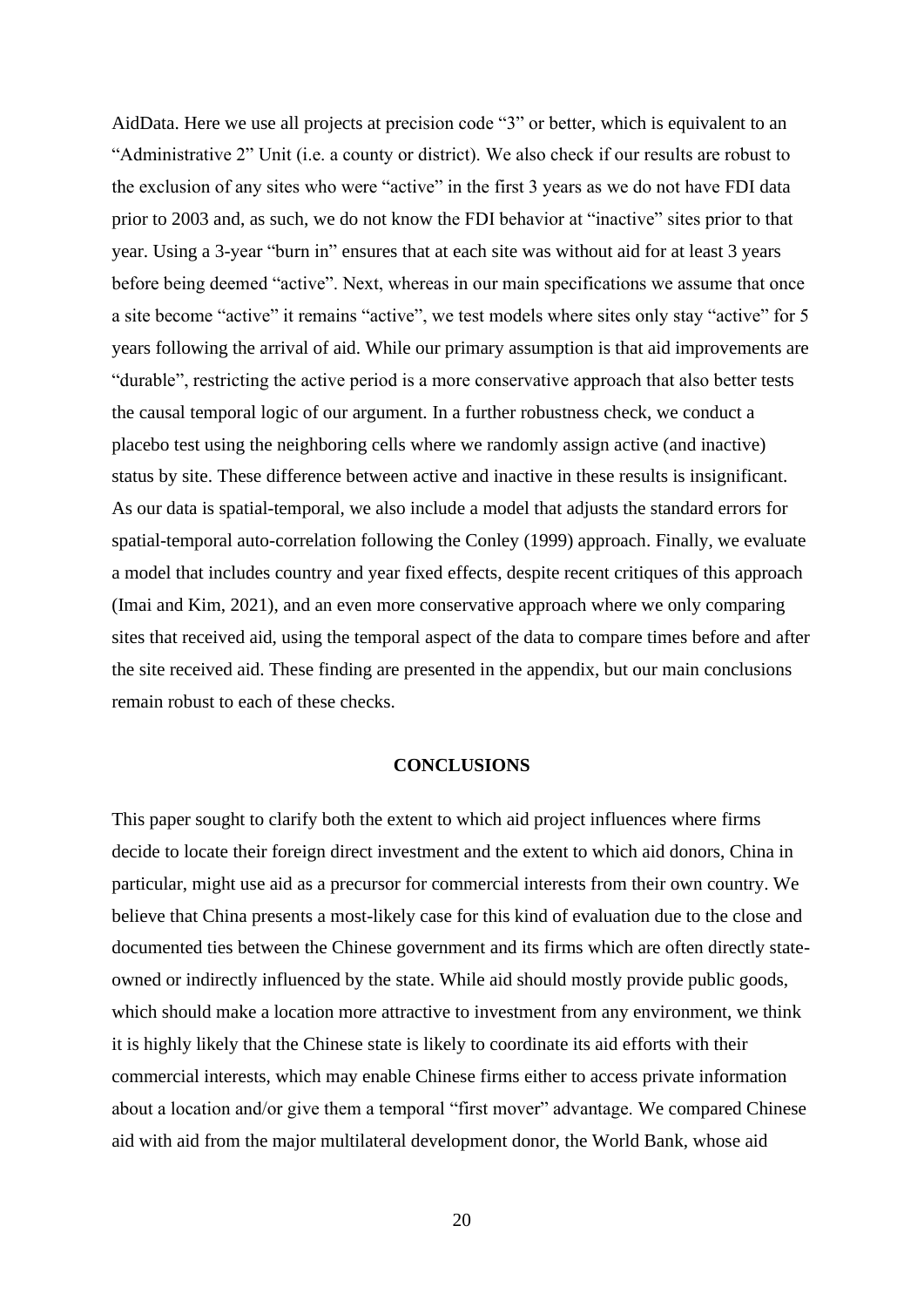should not confer any country-specific FDI benefits but, instead, build public goods which may locations more attractive to investment from all sources.

Using spatial-temporal data on both aid and FDI we find strong evidence in support of our contention. Local aid has a large and significant impact on a location receiving FDI in the future. This finding is robust to a number of different approaches to the data and estimation. However, while the World Bank aid is roughly similar on FDI from diverse sources, Chinese aid has a massively disproportionate impact on Chinese FDI. While some of this impact is attributable to base effects of lower overall levels of Chinese investment, the discrepancy between the World Bank and Chinese results is suggestive that Chinese aid is "paving the way" for Chinese investment.

While many papers have evaluated the aid-FDI relationship at the cross-national level, there are few that test the relationship at a local level. Thus, we believe our findings represent an important step forward. First, as elaborated above, the theoretical mechanisms about aid serving a signaling or functional role to attract FDI by reducing informational or production costs, respectively, are largely dependent on proximity between the flows. Evaluating aggregated, cross-country, flows of aid and FDI mean that aid and FDI project sites in the data could be hundreds of miles from each other, undermining the theoretical linkage and this the analysis improves our understanding of the *efficacy* of aid. Second, evaluating local aid and FDI provides a better chance to observe the *politics* of aid allocation. Scholars have long debated about the extent to which aid is provided to meet the needs of recipient countries compared to serving the self-interest of the donor actors. China, in particular, has been accused of using its development assistance to further its own commercial interests in sub-Saharan Africa. By evaluating the proximity of Chines aid projects from to FDI projects from that same actor, the paper evaluated the extent to which strategic economics aims may be influencing donor development behavior.

### **REFERENCES**

Addison, T., & Baliamoune-Lutz, M. (2016). The effects of Aid on Foreign Direct Investment in Africa and other regions. Working Paper Accessed on 04-04-2019. [https://www.researchgate.net/profile/Mina\\_BaliamouneLutz/publication/290821246\\_The\\_eff](https://www.researchgate.net/profile/Mina_BaliamouneLutz/publication/290821246_The_effects_of_Aid_on_Foreign_Direct_Investment_in_Africa_and_other_regions/links/569c253c08ae6169e5627ae1/The-effects-of-Aid-on-Foreign-Direct-Investment-in-Africa-and-other-regions.pdf) [ects\\_of\\_Aid\\_on\\_Foreign\\_Direct\\_Investment\\_in\\_Africa\\_and\\_other\\_regions/links/569c253c08](https://www.researchgate.net/profile/Mina_BaliamouneLutz/publication/290821246_The_effects_of_Aid_on_Foreign_Direct_Investment_in_Africa_and_other_regions/links/569c253c08ae6169e5627ae1/The-effects-of-Aid-on-Foreign-Direct-Investment-in-Africa-and-other-regions.pdf)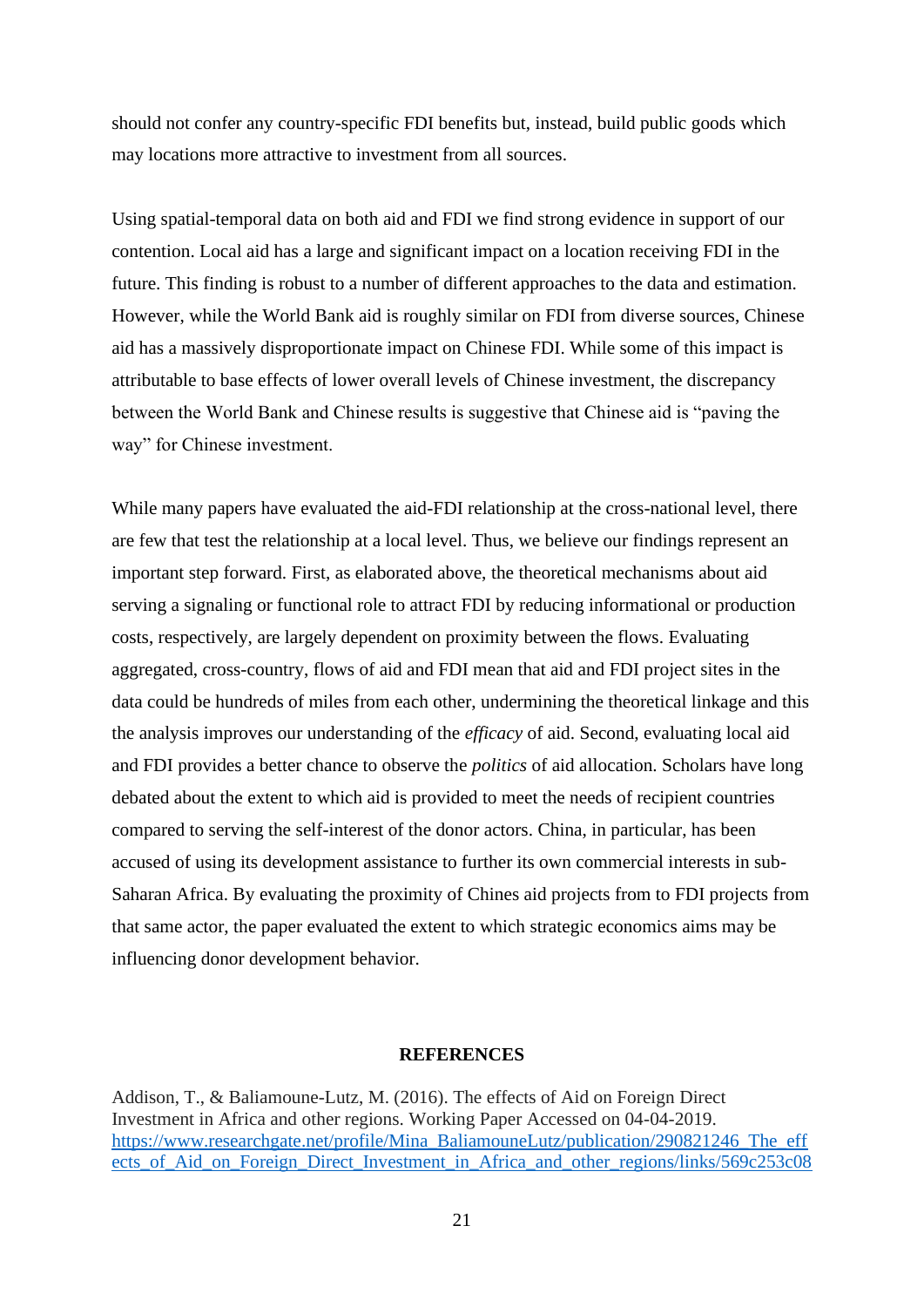[ae6169e5627ae1/The-effects-of-Aid-on-Foreign-Direct-Investment-in-Africa-and-other](https://www.researchgate.net/profile/Mina_BaliamouneLutz/publication/290821246_The_effects_of_Aid_on_Foreign_Direct_Investment_in_Africa_and_other_regions/links/569c253c08ae6169e5627ae1/The-effects-of-Aid-on-Foreign-Direct-Investment-in-Africa-and-other-regions.pdf)[regions.pdf](https://www.researchgate.net/profile/Mina_BaliamouneLutz/publication/290821246_The_effects_of_Aid_on_Foreign_Direct_Investment_in_Africa_and_other_regions/links/569c253c08ae6169e5627ae1/The-effects-of-Aid-on-Foreign-Direct-Investment-in-Africa-and-other-regions.pdf)

AidData. 2017c. WorldBank\_GeocodedResearchRelease\_Level1\_v1.4.2 geocoded dataset. Williamsburg, VA and Washington, DC: AidData. Accessed on [17-09-2018]. http://aiddata.org/research-datasets.

Alesina, A., & Dollar, D. (2000). Who gives foreign aid to whom and why?. *Journal of Economic Growth*, *5*(1), 33-63.

Amusa, K., Viegi, N., & Monkam, N. (2016). The nexus between foreign direct investment and foreign aid: an analysis of sub-Saharan African countries. *African Finance Journal*, *18*(2), 45-68.

Anyanwu, J. C. (2012). Why Does Foreign Direct Investment Go Where It Goes?: New Evidence From African Countries. *Annals of Economics & Finance*, *13*(2).

Arazmuradov, A. (2015). Can Development Aid Help Promote Foreign Direct Investment? Evidence from Central Asia. *Economic Affairs*, *35*(1), 123-136.

Asiedu, E. (2006). Foreign Direct Investment in Africa: The Role of Natural Resources, Market Size, Government Policy, Institutional and Political Stability. *World Economy* 29 (1), 63-77.

Asiedu, E. (2002). On the Determinants of Foreign Direct Investment to Developing Countries: Is Africa Different? *World Development*, 30 (1), 107-119.

Asiedu, E., Jin, Yi, & Nandwa, Boaz. (2009). Does foreign aid mitigate the adverse effect of expropriation risk on foreign direct investment? *Journal of International Economics*, 78 (2), 268-275.

Ayers, A. J. (2013). Beyond myths, lies and stereotypes: The political economy of a 'new scramble for Africa'. *New Political Economy*, *18*(2), 227-257.

Baldwin, R. E., & Weisbrod, B. A. (1974). Disease and labor productivity. *Economic Development and Cultural Change*, *22*(3), 414-435.

BenYishay, A., Rotberg, R., Wells, J., Lv, Z., Goodman, S., Kovacevic, L., Runfola, D. 2017. *Geocoding Afrobarometer Rounds 1-6: Methodology & Data Quality.* AidData. Available online at http://geo.aiddata.org .

Bermeo, S. B. (2017). Aid Allocation and Targeted Development in an Increasingly Connected World. *International Organization*, *71*(4), 735-766.

Berthélemy, J. C., (2011). China's Engagement and Aid Effectiveness in Africa. African Development Bank Working Paper #129. Tunis, Tunisia: African Development Bank.

Berthélemy, J. C., & Tichit, A. (2004). Bilateral donors' aid allocation decisions—a threedimensional panel analysis. *International Review of Economics & Finance*, *13*(3), 253-274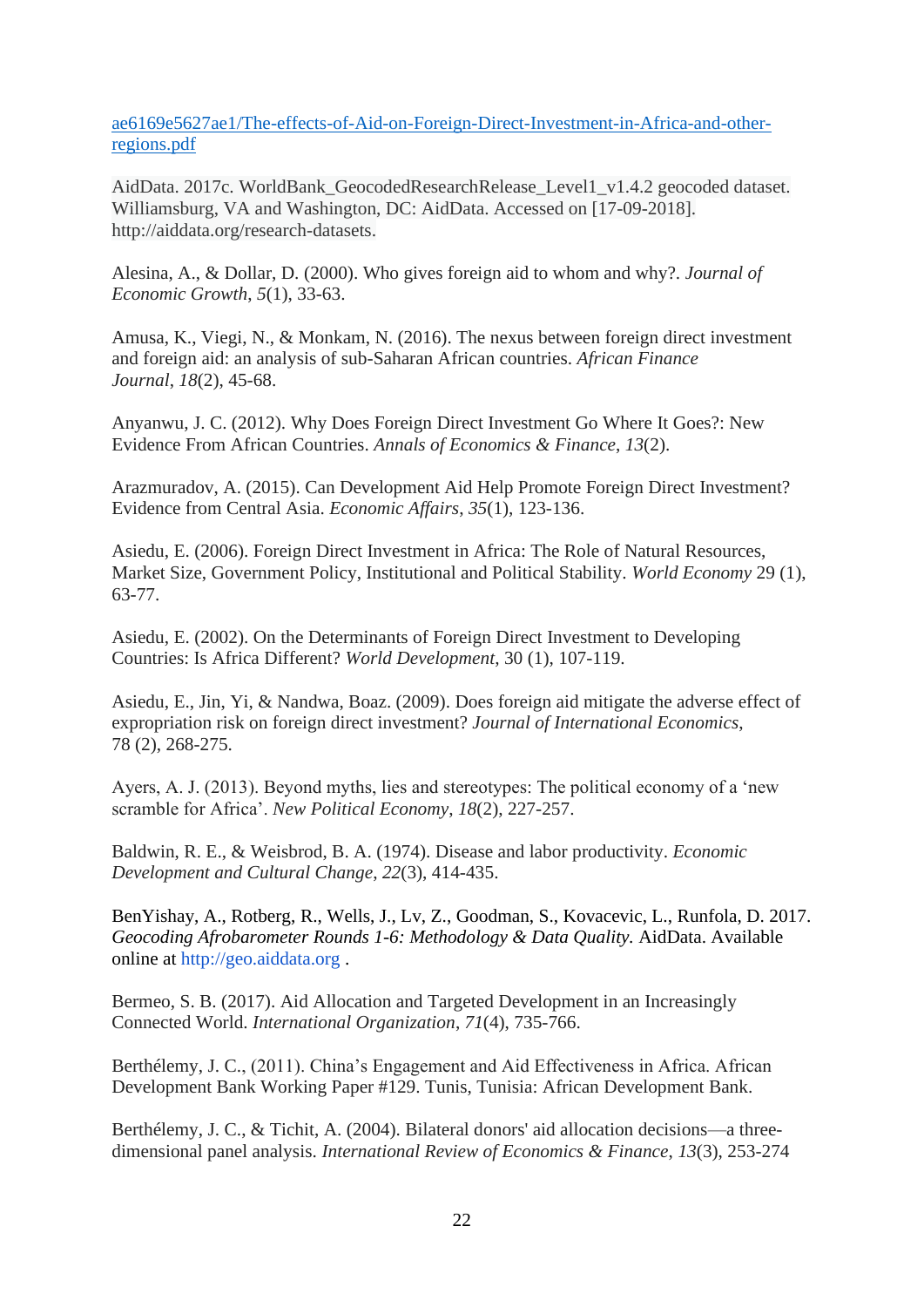Bitzer, Jürgen and Erkan Gören. (2018) Foreign Aid and Subnational Development: A Grid Cell Analysis. AidData Working Paper #55. Williamsburg, VA: AidData at William & Mary.

Blair, Robert A., and Philip Roessler. The Effects of Chinese Aid on State Legitimacy in Africa: Cross-National and Sub-National Evidence from Surveys, Survey Experiments, and Behavioral Games. AidData Working Paper #59. Williamsburg, VA: AidData at William & Mary.

Blaise, S. (2005). On the link between Japanese ODA and FDI in China: a microeconomic evaluation using conditional logit analysis. *Applied Economics*, *37*(1), 51-55.

Bräutigam, D., & Xiaoyang, T. (2011). African Shenzhen: China's special economic zones in Africa. *The Journal of Modern African Studies*, *49*(1), 27-54.

Brazys, S. R. (2013). Evidencing donor heterogeneity in Aid for Trade. *Review of International Political Economy*, *20*(4), 947-978.

Brazys, S., Elkink, J. A., & Kelly, G. (2017). Bad neighbors? How co-located Chinese and World Bank development projects impact local corruption in Tanzania. *The Review of International Organizations*, *12*(2), 227.

Brazys, S., & Kotsadam, A. (2020). Sunshine or Curse? Foreign Direct Investment, the OECD Anti-Bribery Convention, and Individual Corruption Experiences in Africa. *International Studies Quarterly*, *64*(4), 956-967.

Breen, M., & Egan, P. J. (2019). The Catalytic Effect of IMF Lending: Evidence from Sectoral FDI Data. *International Interactions*, *45*(3), 447-473.

Briggs, R. C. (2017). Does foreign aid target the poorest?. *International Organization*, *71*(1), 187-206.

Buckley, P. J., Clegg, L. J., Cross, A. R., Liu, X., Voss, H., & Zheng, P. (2007). The determinants of Chinese outward foreign direct investment. *Journal of International Business Studies*, 38(4), 499–518.

Buckley, P.J., Cross, A.R., Tan, H., Voss, H. and Liu, X. (2006). An investigation of recent trends in Chinese outward direct investment and some implications for theory, *Centre for International Business University of Leeds Working Paper.*

Buckley, P. J., Yu, P., Liu, Q., Munjal, S., & Tao, P. (2016). The Institutional Influence on the Location Strategies of Multinational Enterprises from Emerging Economies: Evidence from China's Cross-border Mergers and Acquisitions. Management and Organization Review, 12(3), 425–448.

Chen, C. (2015). Determinants and motives of outward foreign direct investment from China's provincial firms. *Transnational Corporations*, 23(1), 1–28.

Chen, C., & Orr, R.J. (2009). Chinese Contractors in Africa: Home Government Support, Coordination Mechanisms, and Market Entry Strategies. *Journal of Construction Engineering and Management* 135 (11), 1201-1210.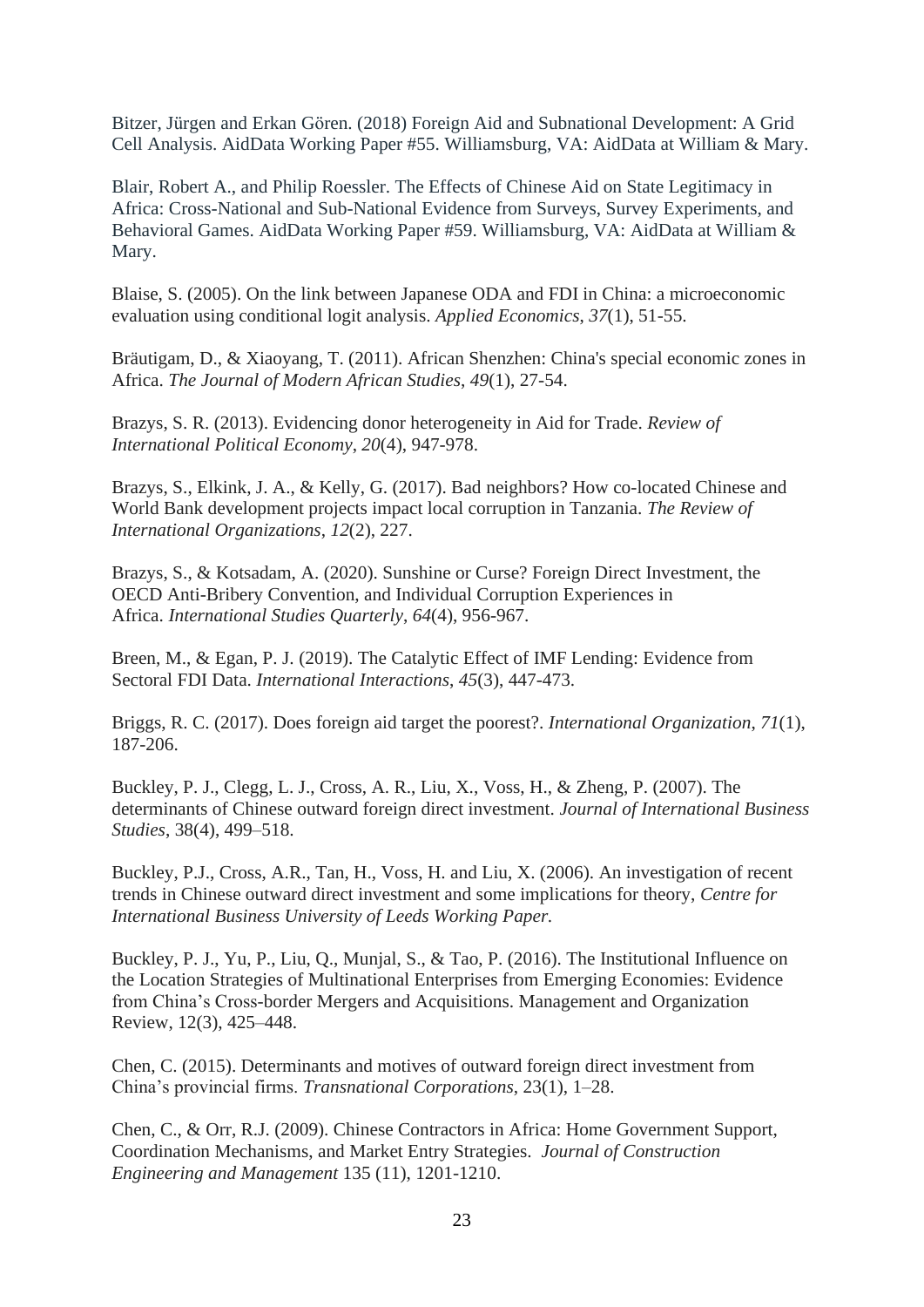Chen, W., Dollar, D., & Tang, H. (2018). Why is China investing in Africa? Evidence from the firm level. *The World Bank Economic Review*, *32*(3), 610-632.

Christensen, D. (2019). Concession stands: How mining investments incite protest in Africa. *International organization*, *73*(1), 65-101.

Cieślik, A., & Ryan, M. (2005). Location Determinants of Japanese Multinationals in Poland: Do Special Economic Zones Really Matter for Investment Decisions?. *Journal of Economic Integration*, 475-496.

Cleeve, E. A., Debrah, Y., & Yiheyis, Z. (2015). Human capital and FDI inflow: An assessment of the African Case. *World Development*, *74*, 1-14.

Conley, T. G. (1999). GMM estimation with cross sectional dependence. *Journal of econometrics*, *92*(1), 1-45.

Donaubauer, J. (2014). Does foreign aid really attract foreign investors? New evidence from panel cointegration. *Applied Economics Letters*, *21*(15), 1094-1098.

Donaubauer, J., Herzer, D., & Nunnenkamp, P. (2014). Does aid for education attract foreign investors? An empirical analysis for Latin America. *The European Journal of Development Research*, *26*(5), 597-613.

Donaubauer, J., Meyer, B., & Nunnenkamp, P. (2016). Aid, infrastructure, and FDI: Assessing the transmission channel with a new index of infrastructure. *World Development*, *78*, 230-245.

DREHER, Axel; LOHMANN, Steffen. Aid and growth at the regional level. *Oxford Review of Economic Policy*, 2015, vol. 31, no 3-4, p. 420-446.

Dreher, A., & Fuchs, A. (2015). Rogue aid? An empirical analysis of China's aid allocation. *Canadian Journal of Economics.* 48(3), 988-1023.

Dreher, Axel, Andreas Fuchs, Bradley Parks, Austin M. Strange, and Michael J. Tierney. 2017. Aid, China, and Growth: Evidence from a New Global Development Finance Dataset. AidData Working Paper #46. Williamsburg, VA: AidData at William & Mary.

Dunning, J. H. (1998). Globalization and the new geography of foreign direct investment. *Oxford Development Studies*, 26 (1), 47–69.

Foster, V., Butterfield, W., Chen, C., & Pushak, N. (2009). *Building Bridges: China's Growing Role as Infrastructure Financier for Sub-Saharan Africa*. Vol. 5. World Bank Publications.

Fotheringham, A. S., & Wong, D. W. (1991). The modifiable areal unit problem in multivariate statistical analysis. *Environment and planning A*, *23*(7), 1025-1044.

Garriga, A. C., & Phillips, B. J. (2014). Foreign aid as a signal to investors: Predicting FDI in post-conflict countries. *Journal of Conflict Resolution*, *58*(2), 280-306.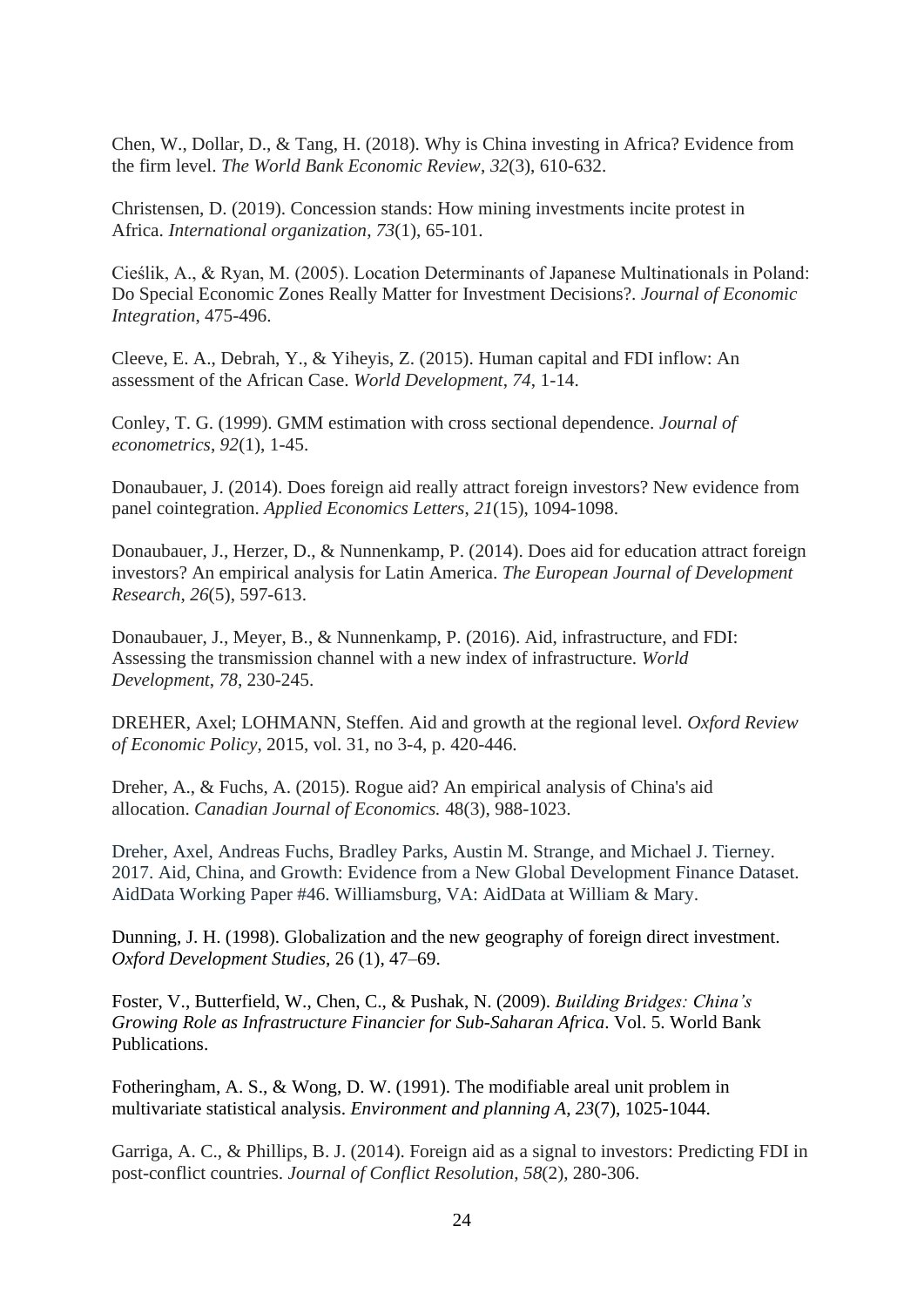Gil-Pareja, S., Vivero, R. L., & Paniagua, J. (2013). The effect of the great recession on foreign direct investment: global empirical evidence with a gravity approach. *Applied Economics Letters*, *20*(13), 1244-1248.

Graff Zivin, J., & Neidell, M. (2012). The impact of pollution on worker productivity. *American Economic Review*, *102*(7), 3652-73.

Harms, P., & Lutz, M. (2006). Aid, governance and private foreign investment: some puzzling findings for the 1990s. *The Economic Journal*, *116*(513), 773-790.

Hendrix, C., & Noland, M. (2014). *Confronting the curse: The economics and geopolitics of natural resource governance*. Columbia University Press.

Hernandez, D. (2017). Are "New" Donors Challenging World Bank Conditionality?. *World Development*, *96*, 529-549.

Imai, K., & Kim, I. S. (2021). On the use of two-way fixed effects regression models for causal inference with panel data. *Political Analysis*, *29*(3), 405-415.

Isaksson, A. S., & Kotsadam, A. (2018). Chinese aid and local corruption. *Journal of Public Economics*, *159*, 146-159.

Jean, R. J. B., Tan, D., & Sinkovics, R. R. (2011). Ethnic ties, location choice, and firm performance in foreign direct investment: A study of Taiwanese business groups FDI in China. I*nternational Business Review,* 20(6), 627–635.

Jensen, N. M. (2012). Fiscal policy and the firm: do low corporate tax rates attract multinational corporations?. *Comparative Political Studies*, *45*(8), 1004-1026.

Kimura, H., & Todo, Y. (2010). Is foreign aid a vanguard of foreign direct investment? A gravity-equation approach. *World Development*, *38*(4), 482-497.

Knutsen, C. H., Kotsadam, A., Olsen, E. H., & Wig, T. (2017). Mining and local corruption in Africa. *American Journal of Political Science*, *61*(2), 320-334.

Lee, H. H., & Ries, J. (2016). Aid for Trade and Greenfield Investment. *World Development*, *84*, 206-218.

Li, Q. (2009). Democracy, autocracy, and expropriation of foreign direct investment. *Comparative Political Studies*, *42*(8), 1098-1127.

McKinlay, R. D., & Little, R. (1977). A foreign policy model of US bilateral aid allocation. *World Politics*, *30*(1), 58-86.

McKinlay, R. D. (1979). The aid relationship: A foreign policy model and interpretation of the distributions of official bilateral economic aid of the United States, the United Kingdom, France, and Germany, 1960–1970. *Comparative Political Studies*, *11*(4), 411-464.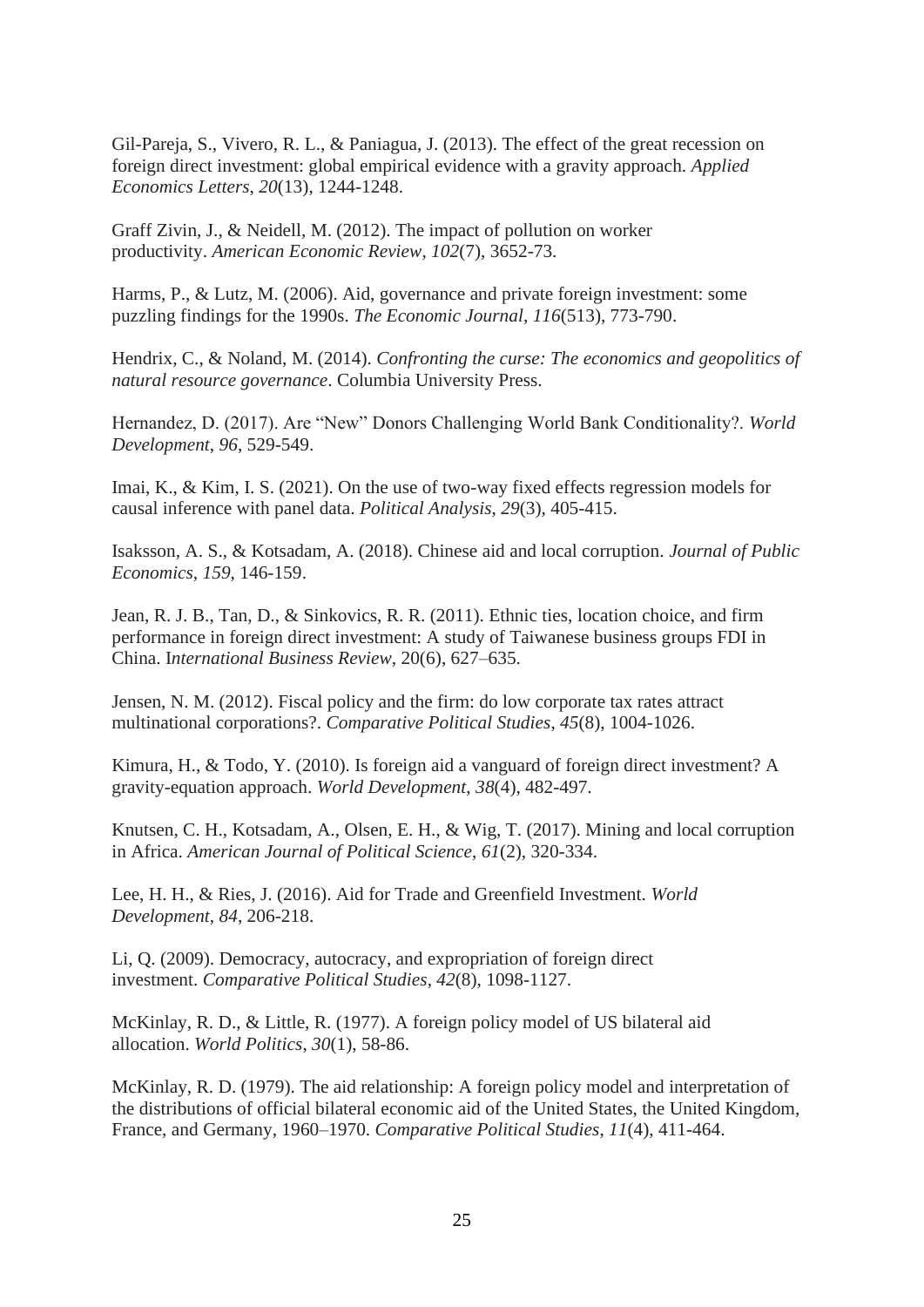— (1979). The US aid relationship: a test of the recipient need and the donor interest models. *Political Studies*, *27*(2), 236-250.

Martorano, B., Metzger, L., & Sanfilippo, M. (2018). Chinese development assistance and household welfare in sub-Saharan Africa. *UNU-MERIT Working Paper Series*, *2018*.

Mohan, G. & Power, M. (2008). New African Choices? The Politics of Chinese Engagement. *Review of African Political Economy* 35 (115), 23–42.

Montgomery, J. M., Nyhan, B., & Torres, M. (2018). How conditioning on posttreatment variables can ruin your experiment and what to do about it. *American Journal of Political Science*, *62*(3), 760-775.

Morgan, P., & Zheng, Y. (2019). Tracing the legacy: China's historical aid and contemporary investment in Africa. *International Studies Quarterly*, *63*(3), 558-573.

Morgan, P. (2021). 'Many Chinas?' provincial internationalization and Chinese foreign direct investment in Africa. *Oxford Development Studies*, 1-17.

Morrissey, O., & Udomkerdmongkol, M. (2012). Governance, private investment and foreign direct investment in developing countries. *World Development*, *40*(3), 437-445.

Osnago, A., Rocha, N., & Ruta, M. (2016). Do Deep Trade Agreements Boost Vertical FDI?. *The World Bank Economic Review*, *30*(Supplement\_1), S119-S125.

Owen, E. (2018). Foreign Direct Investment and Elections: The Impact of Greenfield FDI on Incumbent Party Reelection in Brazil. *Comparative Political Studies*, 0010414018797936.

Page, J., & Shimeles, A. (2015). Aid, employment and poverty reduction in Africa. *African Development Review*, *27*(S1), 17-30.

Saltnes, J. D., Brazys, S., Lacey, J., & Pillai, A. (2020). EU aid for trade: Mitigating global trade injustices?. *Third World Quarterly*, *41*(12), 1992-2010.

Samford, S., & Gómez, P. O. (2014). Subnational politics and foreign direct investment in Mexico. *Review of International Political Economy*, *21*(2), 467-496.

Selaya, P., & Sunesen, E. R. (2012). Does foreign aid increase foreign direct investment?. *World Development*, *40*(11), 2155-2176.

Strange, Austin M., Axel Dreher, Andreas Fuchs, Bradley Parks, and Michael J. Tierney. 2017. Tracking Underreported Financial Flows: China's Development Finance and the Aid– Conflict Nexus Revisited. *Journal of Conflict Resolution* 61 (5): 935-963.

Su, H., Chen, Q., & Han, B. (2017). An Empirical Analysis on the Relationship between Chinese Outward Foreign Aid and Outward Foreign Direct Investment from China. *Journal of China Studies*, *20*(3), 47-6.

Vernon, Raymond. (1971). *Sovereignty at Bay: The Multinational Spread of US Enterprises.* New York: Basic Books.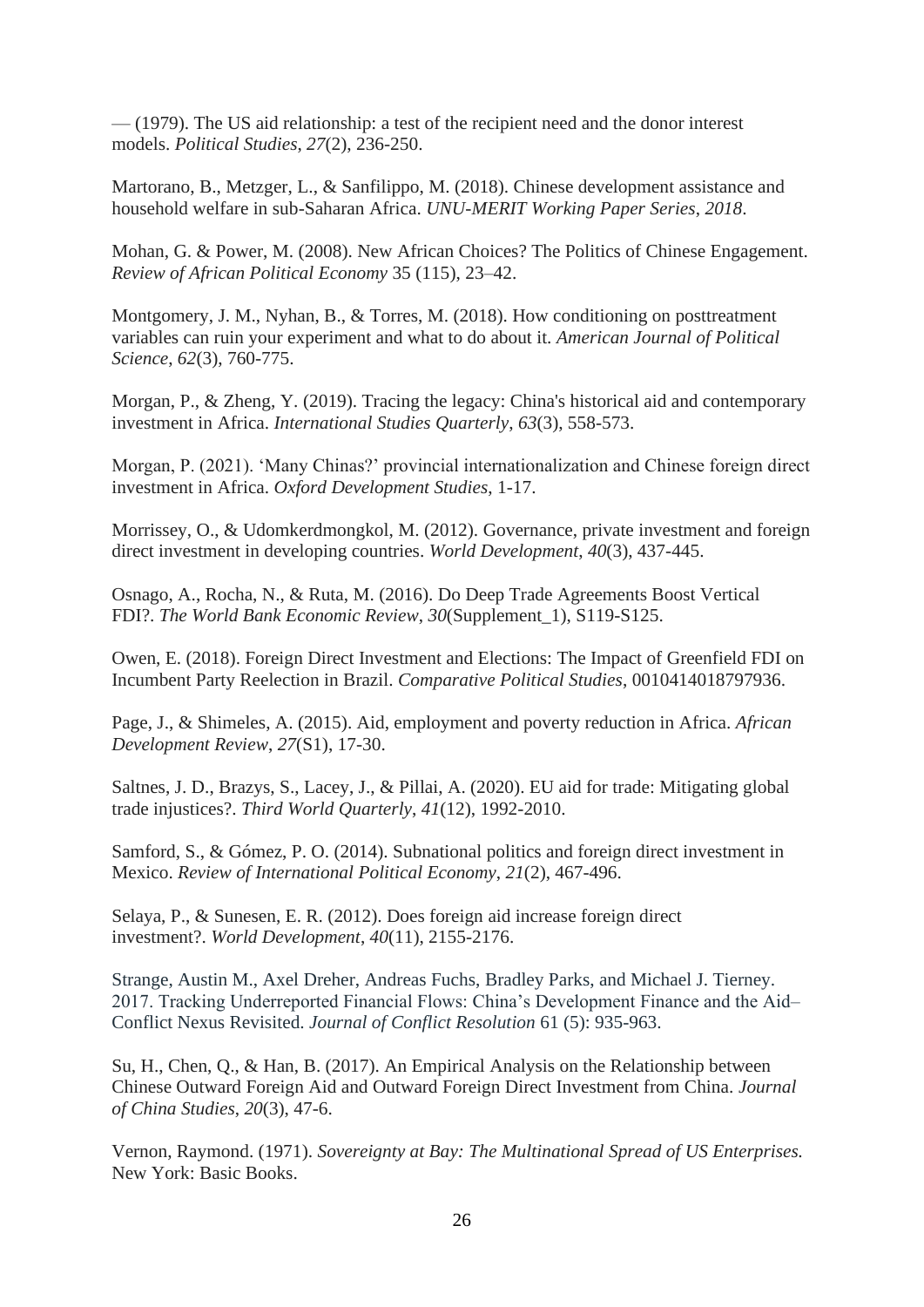# **Data Replication Statement**

Replication data and accompanying .do file can be found with the supplemental online material associated with this article.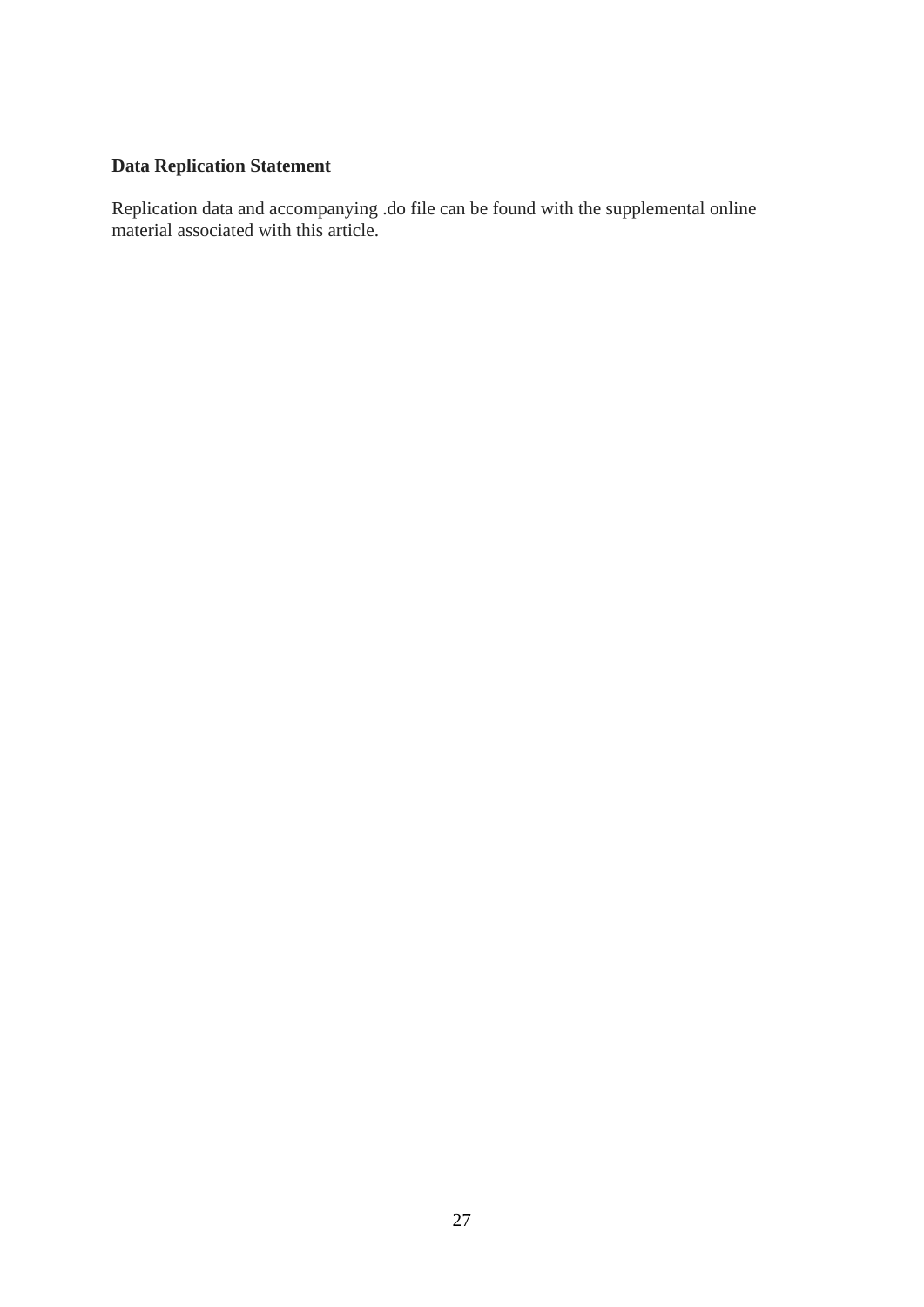## **SUPPLEMENTAL APPENDIX Table A1: Summary Statistics and Data Sources (Table 1, Model 1)**

| <b>Variable</b> | <b>Source</b>                               | <b>Mean</b> | <b>SD</b> | N Obs     |
|-----------------|---------------------------------------------|-------------|-----------|-----------|
| Active          | https://www.aiddata.org/                    | 0.0057      | 0.0049    | 1,252,410 |
| Inactive        | https://www.aiddata.org/                    | 0.0007      | 0.0025    | 1,252,410 |
| FDI (All)       | https://www.fdiintelligence.com/fdi-markets | 0.0179      | 0.1325    | 1,252,410 |
| FDI (US)        | https://www.fdiintelligence.com/fdi-markets | 0.0036      | 0.0597    | 1,252,410 |
| FDI (China)     | https://www.fdiintelligence.com/fdi-markets | 0.0015      | 0.0381    | 1,252,410 |
| FDI (Europe)    | https://www.fdiintelligence.com/fdi-markets | 0.0085      | 0.0917    | 1,252,410 |
| FDI (Africa)    | https://www.fdiintelligence.com/fdi-markets | 0.0077      | 0.0875    | 1,252,410 |
| FDI (Other)     | https://www.fdiintelligence.com/fdi-markets | 0.0071      | 0.0840    | 1,252,410 |